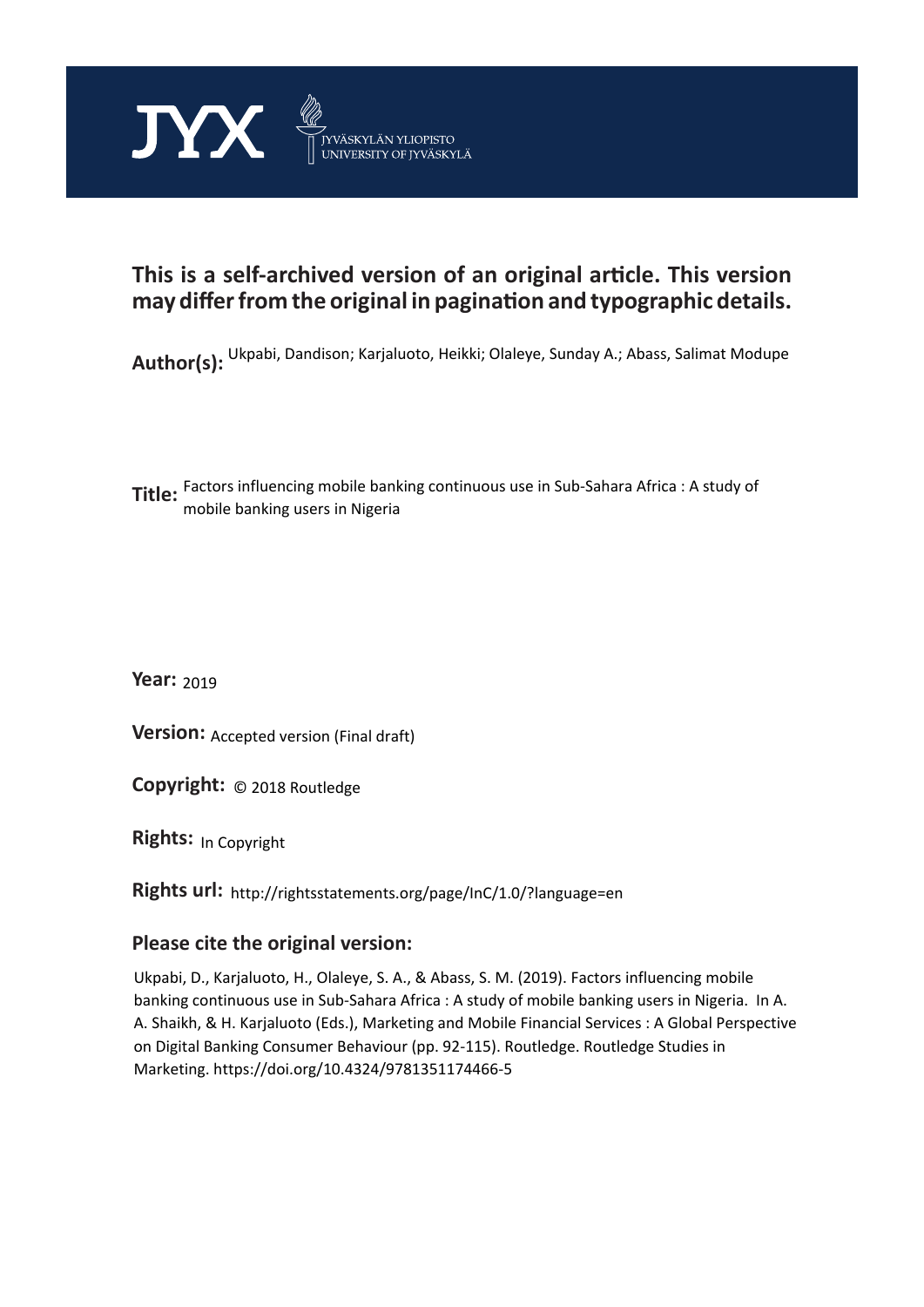## **Factors influencing mobile banking continuous use in Sub-Sahara Africa: A study of mobile banking users in Nigeria**

\*Dandison C. Ukpabi, Marketing Department, University of Jyväskylä, Finland

Heikki Karjaluoto, Marketing Department, University of Jyväskylä, Finland

Sunday A. Olaleye, Marketing, Management and International Business Department, University of Oulu, Finland

Salimat Abass, Business Administration Department, Ahmadu Bello University, Zaria, Nigeria

*\*Corresponding/primary contact author*

## **Abstract**

The ubiquitous diffusion of information and communications technology is fundamentally impacting several sectors. In the financial services sub-sector, the convenience and speed with which mobile banking (m-banking) applications offer users have made it one of the most popular applications in use. However, the growth trajectory of the application is questionably different as it has continually seen a decline in the Nigerian market. The aim of this study is therefore to examine the factors influencing m-banking continuous use in an emerging market context by using a hybrid of unified theory of acceptance and use of technology (UTAUT2), uses and gratification and privacy theories. Survey data were collected from 245 m-banking users in Nigeria. Using structural equation modelling for analysis, the study found that enabling environment is a critical determinant of continuous use. Contrary to some extant studies, we found that the role of social influence is a critical determinant of continuous use, just as embedding hedonic features engenders interactivity. Recommendations are offered.

## **Introduction**

Digital technologies are altering consumers' purchase journey in various ways (Powers et al., 2012). Some decades ago, a purchase decision that could take a consumer weeks and months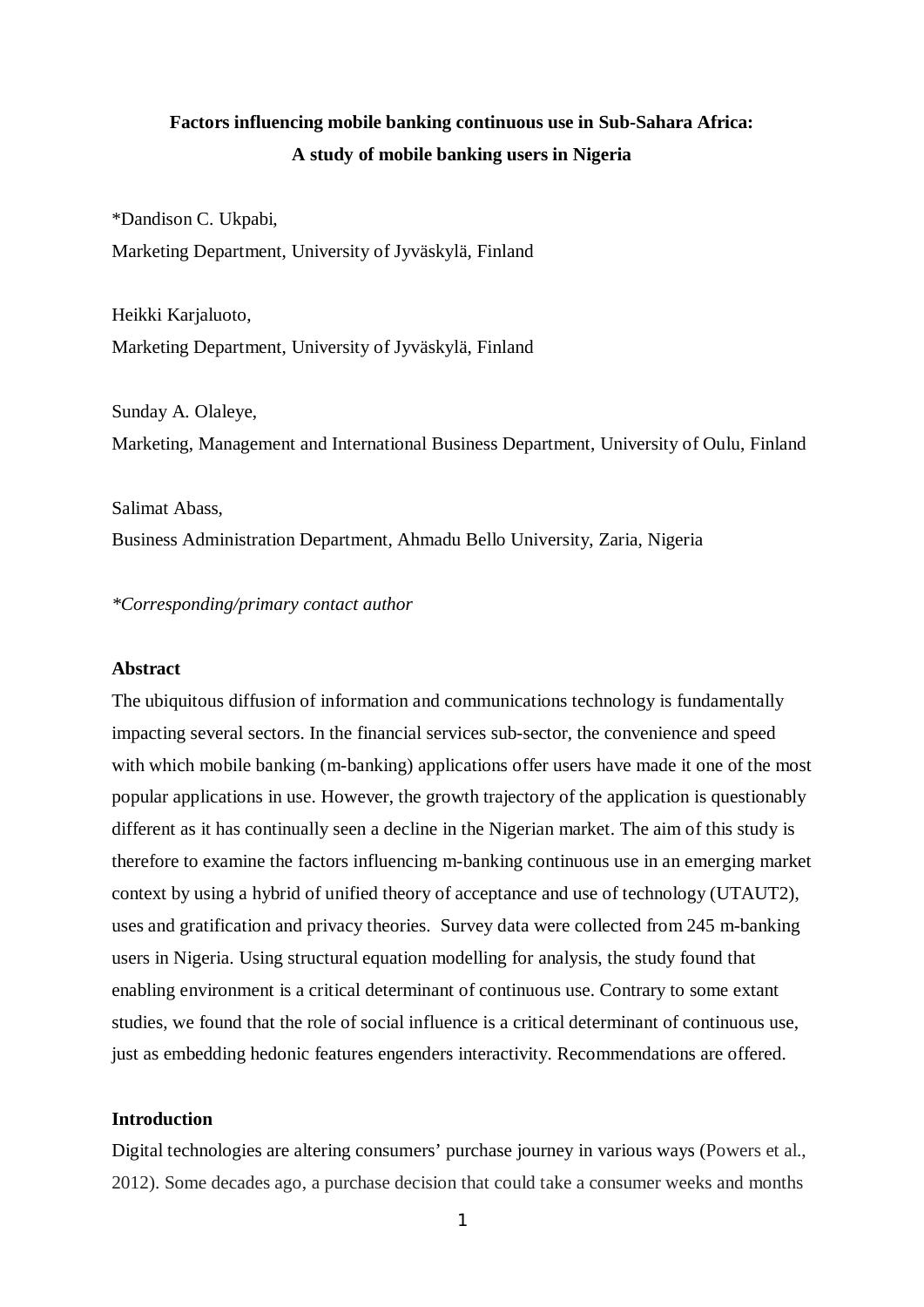because of information gathering on available competing products and services, prices and locations are currently made within minutes because of the quantum of information available to the consumer through digital technology. While other digital technologies offer different benefits to the user, mobile technologies have attracted unprecedented attention in recent times (Kauffman & Techatassanasoontorn, 2005). The rapid diffusion of mobile technology is predicated on the fact that while mobile devices provide consumers with unlimited access to information, mobile apps also provide consumers with tailor-made information such as gaming, news, banking, sports, commerce, and tourism (Shaikh and Karjaluoto, 2015). While there is uniformity in the high adoption rate of mobile devices in both the developed and emerging markets, different studies however found a wide gap on consumer adoption of mobile technologies in business transactions. For instance, while nine-in-ten Nigerians and South Africans own mobile phones (PewResearchCentre, 2017), around half, that is, 48% use it on social media such as Facebook while others are for making and receiving calls.

In Nigeria, for instance, the rapid diffusion of mobile devices such as smartphones and tablets accentuates the impacts it has made in other sectors such as the news media and banks which has led to a corresponding adoption by consumers in order to access these services. Specifically, all the 23 licensed money deposit banks own robust m-banking platforms which have provided a more convenient way through which customers conduct their banking transactions. Accordingly, as reported by the United Nations Conference on Trade and Development (UNCTAD, 2007), Nigeria is the leading country in Africa in terms of mbanking adoption. Additionally, a study after some few years (Bankole, Bankole and Brown, 2011), corroborated the UNCTAD report and argued that Nigerians' use of m-banking applications varied in different forms such as balance enquiry, statement request, and money transfer, indicating that there was a frenzied rate of adoption as soon as it was introduced in the Nigerian market. However, that rate of adoption could not be sustained as many consumers dumped the platform due to technical and regulatory challenges. For instance, a financial crisis in December 2016 saw purchases for Christmas celebrations got to a fever pitch as the rush for cash withdrawals could not be handled by the banks. Automatic teller machines (ATMs) also ran out of money, thereby casting a pale shadow on a festive season that is the most celebrated in the entire country. As a result, the multiplier effect of this economic quagmire was felt across the country. Besides the pain and hunger suffered by families, businesses such as fast food restaurants, retailers, transportation companies and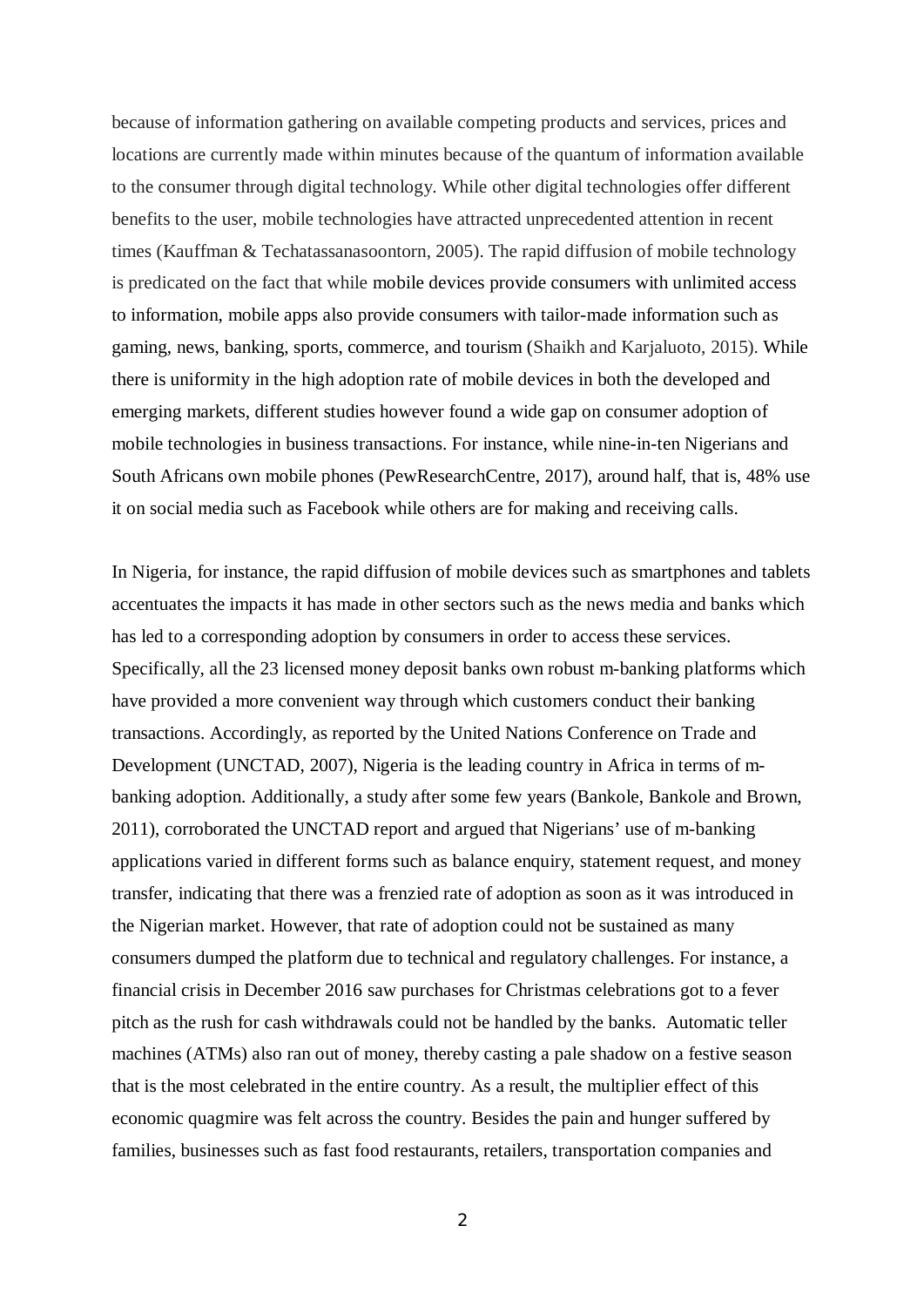others were largely short of the expected number of customers because of the unavailability of cash. The above scenario paints a glaring picture of m-banking continuous usage behavior.

Accordingly, Shaikh and Karjaluoto (2015, p.131), define m-banking as "a product or service offered by a bank or a microfinance institute (bank-led model) or MNO (non-bank-led model) for conducting financial and non-financial transactions using a mobile device, namely a mobile phone, smartphone, or tablet." The emergence of m-banking is attributed to the availability of information and communication technology tools that enabled consumers' interaction with digital devices. Thus, just like tourism, e-tailing, education, transportation and so on, it became essential to develop mobile applications that harmonizes the different banking transactions to give the customer convenience in his/her relationship with the bank. Different studies have examined the antecedents of m-banking adoption in different contexts. Thus, Lin (2011) argues that two critical factors were responsible for m-banking adoption. Extant studies have validated positive relationships between facilitating conditions and continuous usage of document management system (Bhattacherjee, Perols and Sanford, 2008); social influence and continuous usage of SmartIDs and Government website (Venkatesh et al., 2011); hedonic features and continuous usage of Habbo, a virtual networking site (MäntymäKi and Salo, 2011). Interestingly, m-banking continuous use has been studied in different contexts particularly in the developed and technologically advanced economies (Lee and Chung, 2009; Shaikh and Karjaluoto, 2016). The reason for the preponderance of studies in such economies is that technological adoption by both individuals and corporate entities naturally follow a seamless paradigm by virtue of the technological ecosystem prevalent in such climes. However, there are empirical evidence to support that early adopters of technological innovation are not restricted to geographical boundaries but largely predicated on personal innovativeness of individuals irrespective of the prevalent socio-economic and technological profundities, and such innovation-prone consumers are more likely to adopt new technological innovations than laggards in the developed and technologically advanced economies (Akinci, Aksoy and Atilgan, 2004; De Mooij and Hofstede, 2011; Smith and Urpelainen, 2014), therefore making our study very suitable in the Nigerian context. Accordingly, our study aims to explore the factors influencing continuous usage of m-banking in Nigeria. Specifically, our study's three-fold objectives include:

· to examine the antecedents of m-banking continuous usage in a developing economy;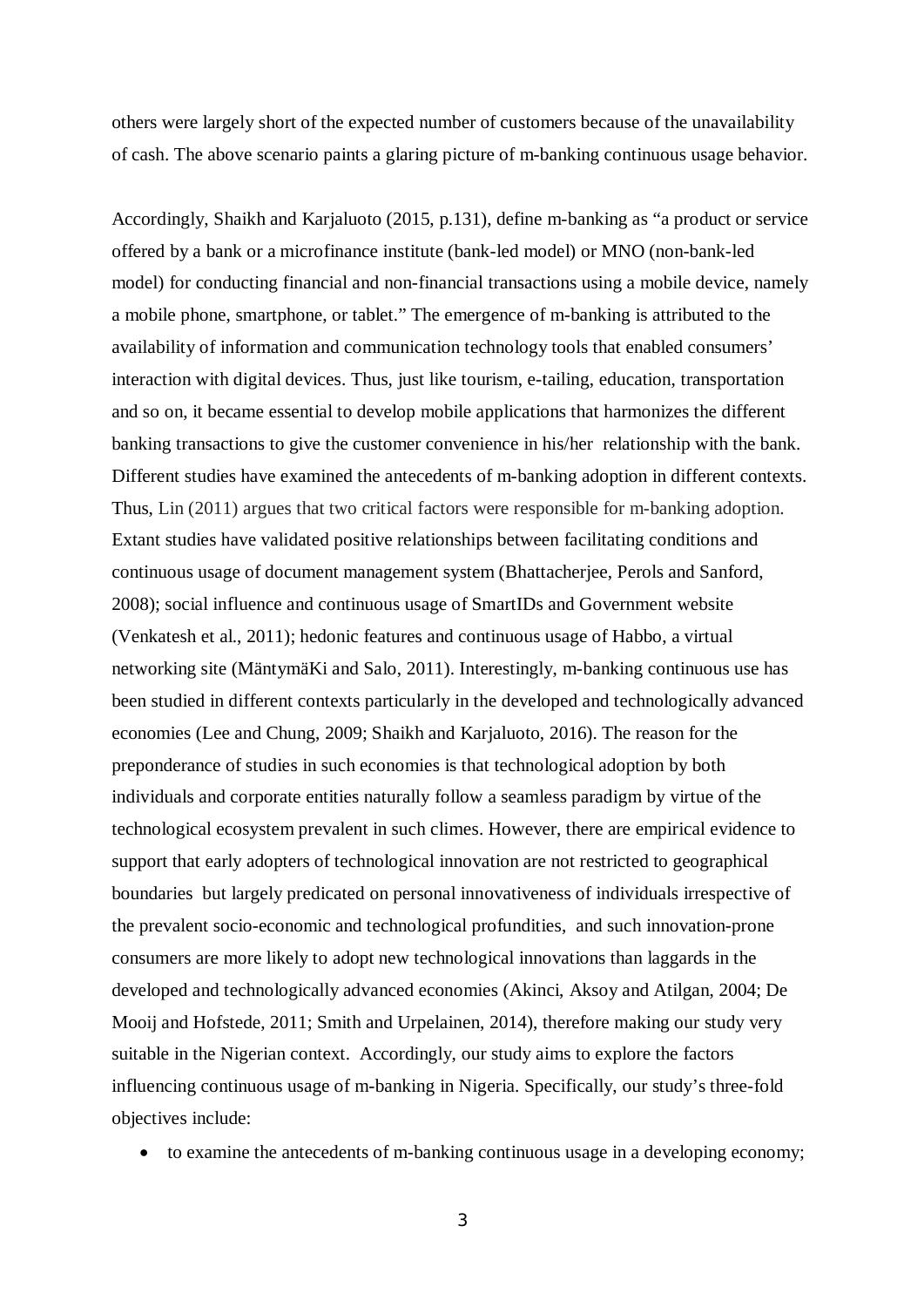- · to examine to what extent the hedonic features embedded on m-banking platforms influence continuous usage;
- · to evaluate the differences in customer demographics in m-banking continuous usage.

Our study makes two key contributions to literature a.) it extends the m-banking continuous use literature by integrating the UTAUT and uses and gratification models, and b.) test this model in an emerging market context in Africa, thus, providing new insights to underlying factors to technology use.

Figure 1 introduces the framework of this study and fuses the technology acceptance model, gratification model, and trust to explain the m-banking continuous use. Facilitating condition, social influence, privacy, affective motivation, and tension directly predict m-banking app continuous use. The model also examines the moderating role of user's age and user's level of education on social influence, facilitating conditions and tension free constructs respectively.

#### *[Insert Figure 1 about here]*

## **Theoretical background and literature review**

The Unified theory of acceptance and use of technology (UTAUT) was proposed and validated in order to provide a unified theoretical basis from which to facilitate research on information system (IS) and information technology (IT) adoption and diffusion (Venkatesh et al., 2003). A more complete and practical set of factors is obtained from these authors as a unified view of user adoption by combining eight competing theoretical models, the authors derived an overarching set of four constructs that have an immediate influence on acceptance and usage behaviour of technology. The theory postulates that four core constructs, performance expectancy, effort expectancy, social influence and facilitating conditions are direct determinants of IS/IT behavioural intention and ultimately behaviour (Venkatesh et al., 2003). The theory also assumes that the effect of core constructs is moderated by gender, age, experience, and voluntariness of use (Venkatesh et al., 2003).

The theory was developed through the review and integration of eight dominant theories and models, which are the Theory of Reasoned Action (TRA), the Technology Acceptance Model (TAM), the Motivational Model (MM), the Theory of Planned Behaviour (TPB), a combined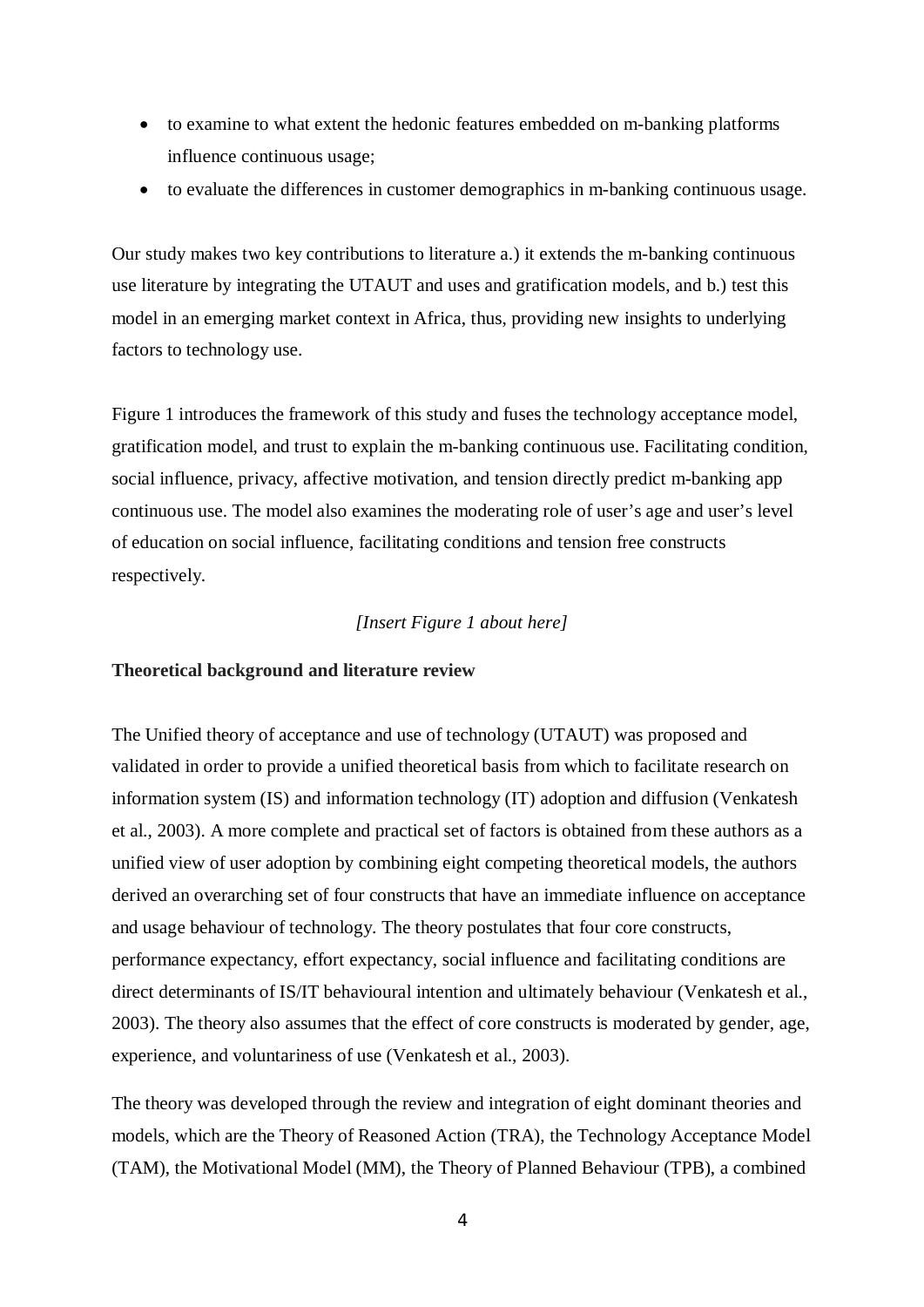Theory of Planned Behaviour/Technology Acceptance Model (C-TPB-TAM), the Model of PC Utilization (MPCU), the Innovation Diffusion Theory (IDT) and the Social Cognitive Theory (SCT). These theories and models have been successfully utilised as fundamental antecedents to different branches of information science and innovation adoption such as mobile apps, electronic shopping, mobile commerce, m-banking and electronic financial services adoption. The motivation to define and validate the UTAUT was based on the argument that many of the constructs of existing theories are similar in nature, making it logical to map and incorporate them to create a unified theoretical basis (Venkatesh et al., 2003). UTAUT is still a relatively new model and has not been as widely used as TAM and IDT; it has gradually drawn researchers' attention and has been recently applied to exploring the users' acceptance of m-banking especially in Africa (Cudjoe, Anim & Nyanyofio, 2015). Interestingly, while the original UTAUT conceptualization was tested in an organisational context, an extension of it, UTAUT2, was used in the consumer context (Venkatesh, Thong and Xu, 2012). In the UTAUT2, voluntariness was dropped while hedonic motivation, experience and habit, and price value were included.

The key risks to the mobile device include: Malware, malicious applications, privacy violations relative to application collection and distribution of data, wireless carrier infrastructure, payments infrastructure/ecosystem, SMS vulnerabilities, hardware and operating system vulnerabilities, complex supply chain and new entrants into the mobile ecosystem and lack of maturity of fraud tools and controls (Pegueros, 2012). The perception of risk among individuals has been proved in technology adoption literature as an important element in acquiring new technology or services (Martins, Oliveira & Popovi, 2013). A recent study conducted by Farzianpour et al. (2014) found that users' perception of risk is a crucial driver to determine innovative/information technology acceptance. But consumers' performance risk perception, security risk perception, time loss risk perception, privacy risk perception and innovation adoption affect adoption of m-banking services. However, Martins, Oliveira, and Popovi (2013); Abadi, Kabiry and Forghani, (2013) found that risk to strongly predicts behavioural intention to adopt Internet/m-banking.

Moreover, the uses and gratification theory seeks to answer the question of why and how do individuals differ in their motivations (Joo and Sang, 2013). According to Joo and Sang, the theory argues that individuals are motivated to gratify felt desires. Originally stemming from the media discipline, the importance of the theory has drawn scholarly attention to the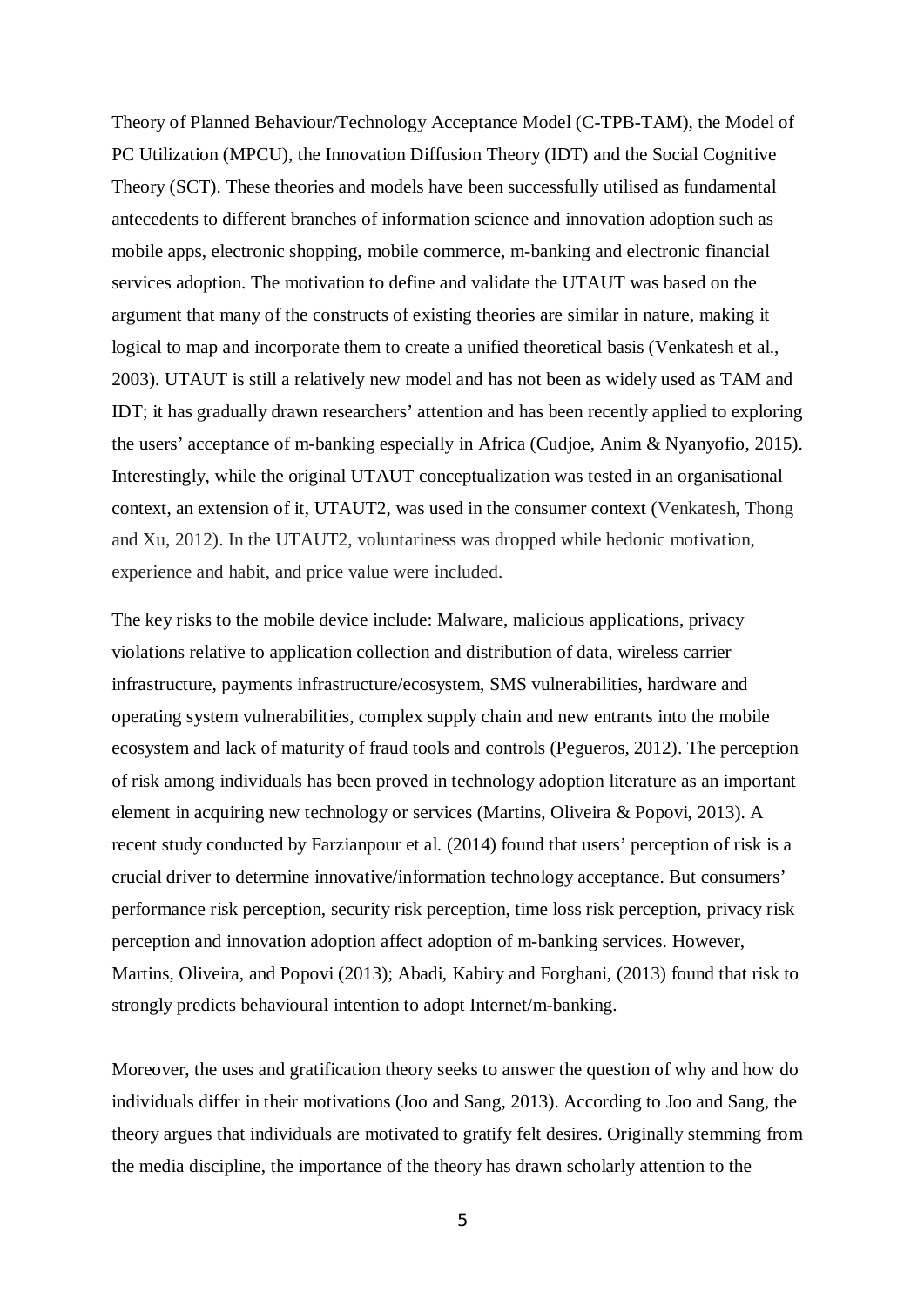underlying gratifications individuals derive from technological adoption. Accordingly, the theory has been used in use of social media, e-shopping and intentions to adopt m-banking (Whiting and Williams, 2013; Amin et al., 2012; Kang, Lee and Lee, 2012). M-banking, enabled through the use of mobile devices such as smartphones, tablets and personal digital assistants (PDAs), is used for basic banking operations like funds transfer, account balances, bills payment and account history (Lin, 2011; Tam and Oliveira, 2017).

Accordingly, customers who have more positive perceived relative advantage and those who find it easy to use were more favourable to its adoption. Additionally, among young people, compatibility, trust, credibility and ease of use were major influencers of its adoption among Germans (Koenig-Lewis, Palmer, & Moll 2010). As a matter of fact, Crabbe et al. (2009) found that age, educational level and occupation influenced its adoption in a socially cohesive culture like Ghana. In order to understand the resistant factors, Laukkanen & Kiviniemi (2010) posit that bank customers' slow adoption of m-banking is as a result of lack of sufficient information. To reduce information deficit, they suggested that banks and regulatory authorities should utilize all media channels both new and traditional media to espouse the benefits of m-banking. The successful adoption of m-banking by customer, according to Shaikh, Karjaluoto & Chinje (2015), is a vital strategy for customer retention. With the increased level of m-banking adoption in many economies including some developing countries, scholars have deemed it pertinent to examine factors that can lead to sustained use of the platform (Laukkanen, 2017). Specifically, Chen (2012) argued that post adoption relationship quality is fundamental to sustain continuous usage. As a matter of fact, it is critical for service providers to continuously provide support services and other enabling conditions so as to sustain the usage.

## **Facilitating conditions**

Facilitating conditions are defined as the degree to which an individual believes that an organizational and technical infrastructure exists to support use of the system (Venkatesh et al., 2003). The definition captures concepts embodied by three constructs: perceived behavioural control (TPB/DTPB, C-TAM-TPB), facilitating condition (MPCU) and compatibility (IDT). These constructs play a role in aspects of the technological and organizational environment that are designed to remove barriers to use. Taylor and Todd (1995) acknowledged the theoretical overlap by modelling facilitating conditions as a core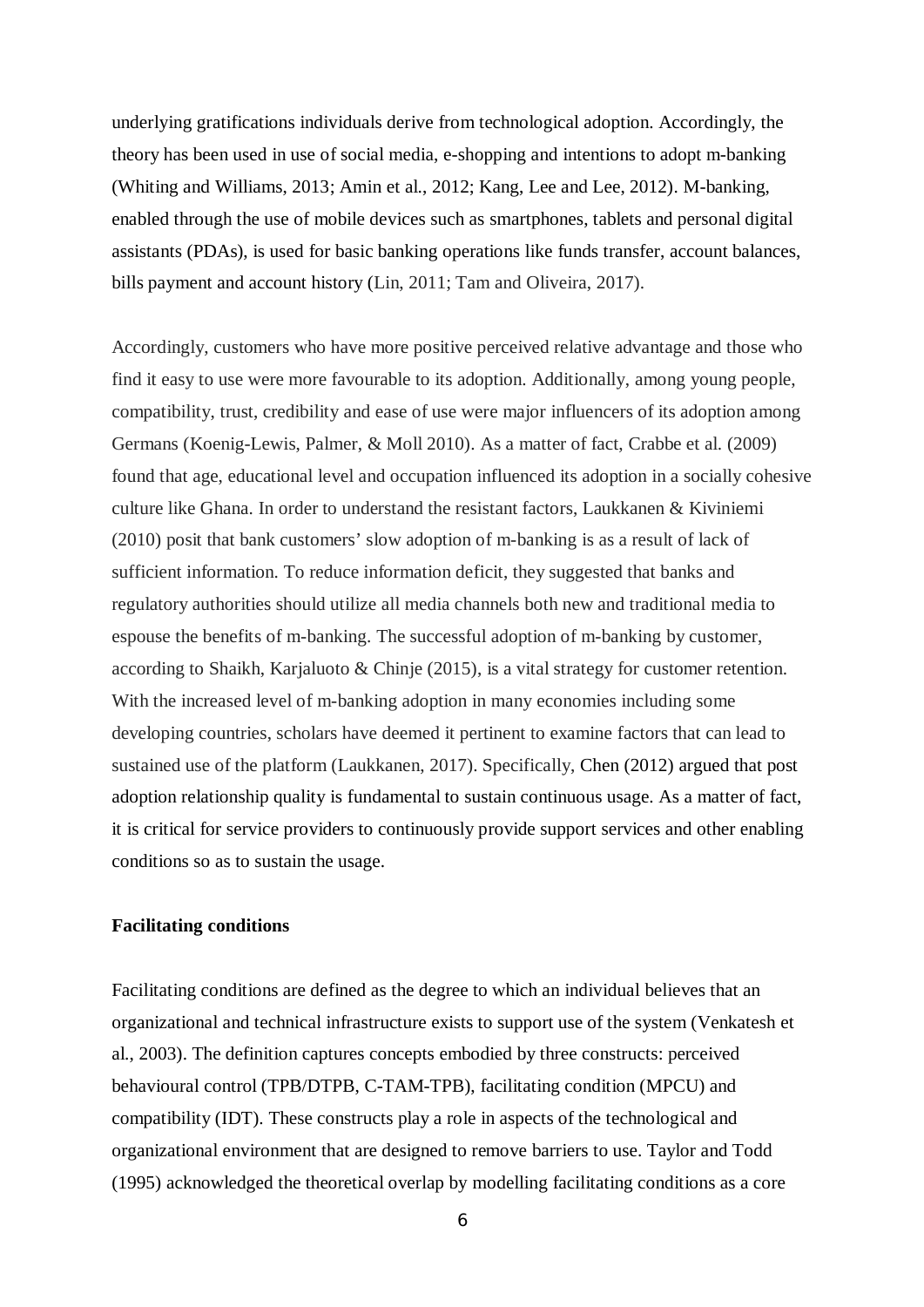component of perceived behavioural control in TPB/DTPB. Facilitating conditions do have a direct influence on usage beyond that explained by behavioural intentions alone, thus, when moderated by experience and age, facilitating conditions will have a significant influence on usage behaviour (Deng et al. 2011). As argued by Bhattacherjee, Perols and Sanford (2008), initial adopters of a piece of technology will likely discontinue its use if the external factors are detrimental to its continuous use. Additionally, Venkatesh et al. (2011) posit that users will seek external assistance when confronted with difficulties and are prone to discontinue its use if the assistance does not come. Similarly, in a study of mobile banking users in Ghana, Crabbe, Standing, Standing and Karjaluoto (2009) found that educational level and gender significantly influences individuals' perception of facilitating conditions and intention to adopt m-banking, which also corroborates an earlier study by Haghirian and Madlberger (2005) in which education enhances consumers' interactivity and positive attitude towards mobile advertising. We thus argue that:

H1 *The facilitating conditions for m-banking app will positively influence the m-banking continuous use.*

H2 *The higher the education status, the stronger will be the link between FC and m-banking app continuous use.*

#### **Social Influence**

Venkatesh et al. (2003) stated that social influence is the degree to which an individual feels that it is important for others to believe he or she should use the new system. Three constructs are related to social influence: subjective norms (rational action theory, planned behavior theory, decomposed planned behavior theory and technology acceptance model 2), social factors (PC utilization model) and image (innovation diffusion theory). While they have different labels each of these constructs contains the explicit or implicit notion that the individual's behaviour is influenced by the way in which they believe others will view them as a result of having used the technology. The constructs are also said to behave similarly though not in voluntary context. However, each becomes significant when use is mandated (Venkatesh et al., 2003). Venkatesh and Davis (2000) suggested that such effects could be attributed to compliance in mandatory contexts that causes social influences to have a direct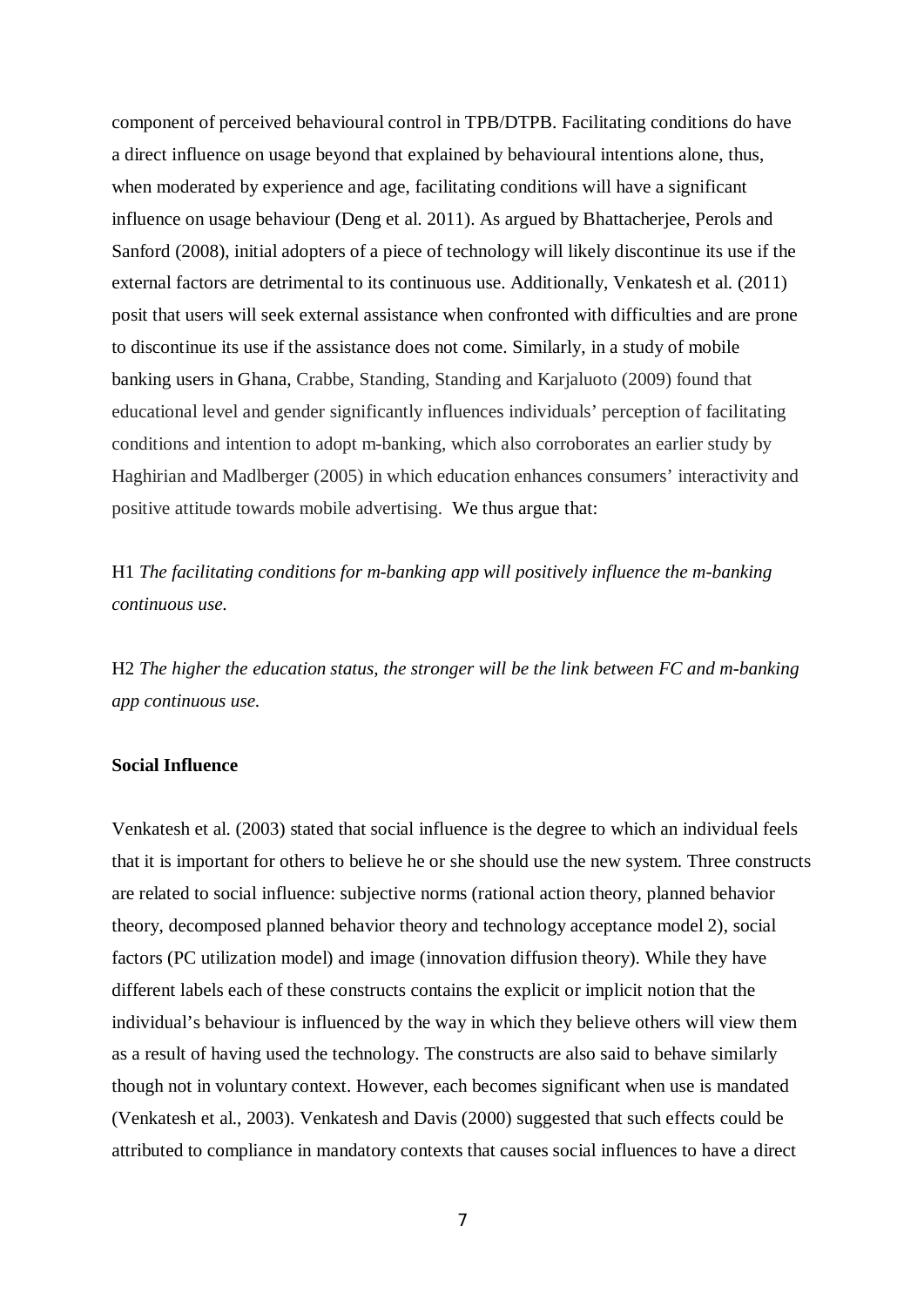effect on intention, in contrast, social influence in voluntary contexts operates by influencing perceptions about the technology.

In mandatory settings, social influence appears to be important only in the early stages of individual experience with the technology, with its role becoming less significant as the user gains experience with the technology (Venkatesh & Davis, 2000). Social influence has an impact on individual behaviour through compliance, internalization and identification mechanisms (Venkatesh & Davis, 2000). The view of compliance is consistent with results in information technology, information science technology acceptance literature indicating that reliance on others' opinion is significant only in mandatory settings particularly in the early stages of experience, when an individual opinion are relatively ill-informed (Venkatesh & Davis, 2000). This pressure weakens over time as increasing experience provides a more influential basis for individual intention to use the system. Several studies found that social influence plays a significant role in behavioural intention to adopt information technology (Chang, 2013; Cheng et al., 2011; Martins, Oliveira & Popovi, 2013). In examining factors influencing the continuous use of mobile commerce (m-commerce), Lu (2014) posit that social influence is very critical at the initial stage of adoption, however, its effects wane as the user gains more experience with the platform thus, corroborating Venkatesh et al. (2011), who did not find a positive relationship between social influence and continuous usage. Additionally, in a study of m-banking usage in Taipei, Yu (2012) found that age significantly moderated the relationship between effort expectancy and intention, with adults being mostly affected while younger respondents were more influenced by facilitating conditions. We thus argue that social influence is likely going to be critical factor with age playing a dominant role in m-banking continuous usage especially in a socially cohesive culture like Nigeria. Thus,

H3: *Social influence of m-banking users will positively influence m-banking app continuous use.*

H4: *The higher the age, the stronger will be the link between social influence and m-banking app continuous use.*

## **Privacy**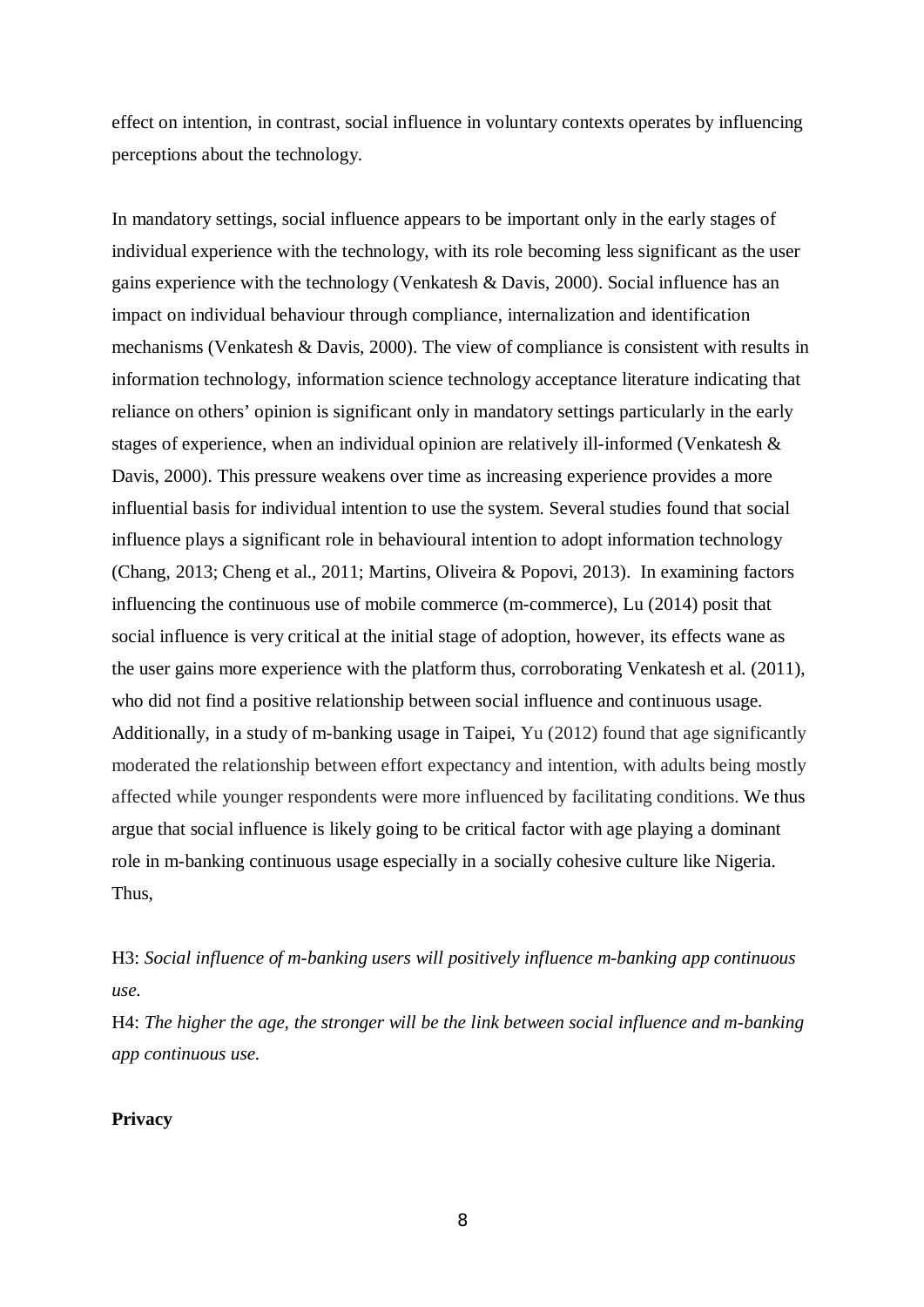Privacy is the security that the consumer's personal information are saved and not transferred to third parties (Li and Yeh, 2010). Privacy policy should constantly be updated to increase trust and confidence amongst the customer to accept and use the mobile services (Kaitawarn, 2015). According to Li and Yeh (2010), trust and privacy play a vital role in providing satisfaction and expected outcomes for mobile commerce users. User trust and privacy as well as security are important to ensure that users have their confidence in m-banking services (Gu, Lee & Suh, 2009; Li & Yeh, 2010). In addition to the original determinants, trust, convenience, privacy and cost are also shown to affect behavioural intention (Min, Ji & Qu, 2008). Customers' intention to use an innovation or mobile device can be influenced by security and privacy (Luarn & Lin 2005). Accordingly, Cranor, Reagle and Ackerman (2014) found that 81% of users are concerned about privacy when they are online. Mobile technology provides a great commercial potential for location based applications and services. The capability may provide information services such as advertising and navigation based on the user's location, it also poses potential privacy problems since the service providers will know the exact location of the user and might even know the user's travel pattern. As a result, consumers are concerned about their privacy protection (Wayne, 2005). Bhattacherjee (2001) suggested that service providers should permit a user to choose how his or her personal information is used. In an examination of the factors influencing continuance intention of mobile shoppers in China, Gao, Waechter and Bai (2015) found that privacy and security significantly influence trust, flow and satisfaction to continue mobile shopping. A conflicting finding however in an m-banking context in India was reported where risk associated with privacy concerns was not found to be a significant determinant of satisfaction but continuance intention (Kumar, Rejikumar and Ravindran, 2012). Thus, we hypothesise that:

H5: *Privacy concern of m-banking app use will negatively influence m-banking continuous use.*

#### **Affective motivation**

Affective motivation, similarly referred to as hedonic motivation is defined as the fun or pleasure derived from using a technology, and it has been shown to play an important role in determining technology acceptance and usage (Brown & Venkatesh, 2005). It has been conceptualized as perceived enjoyment found to influence technology acceptance and use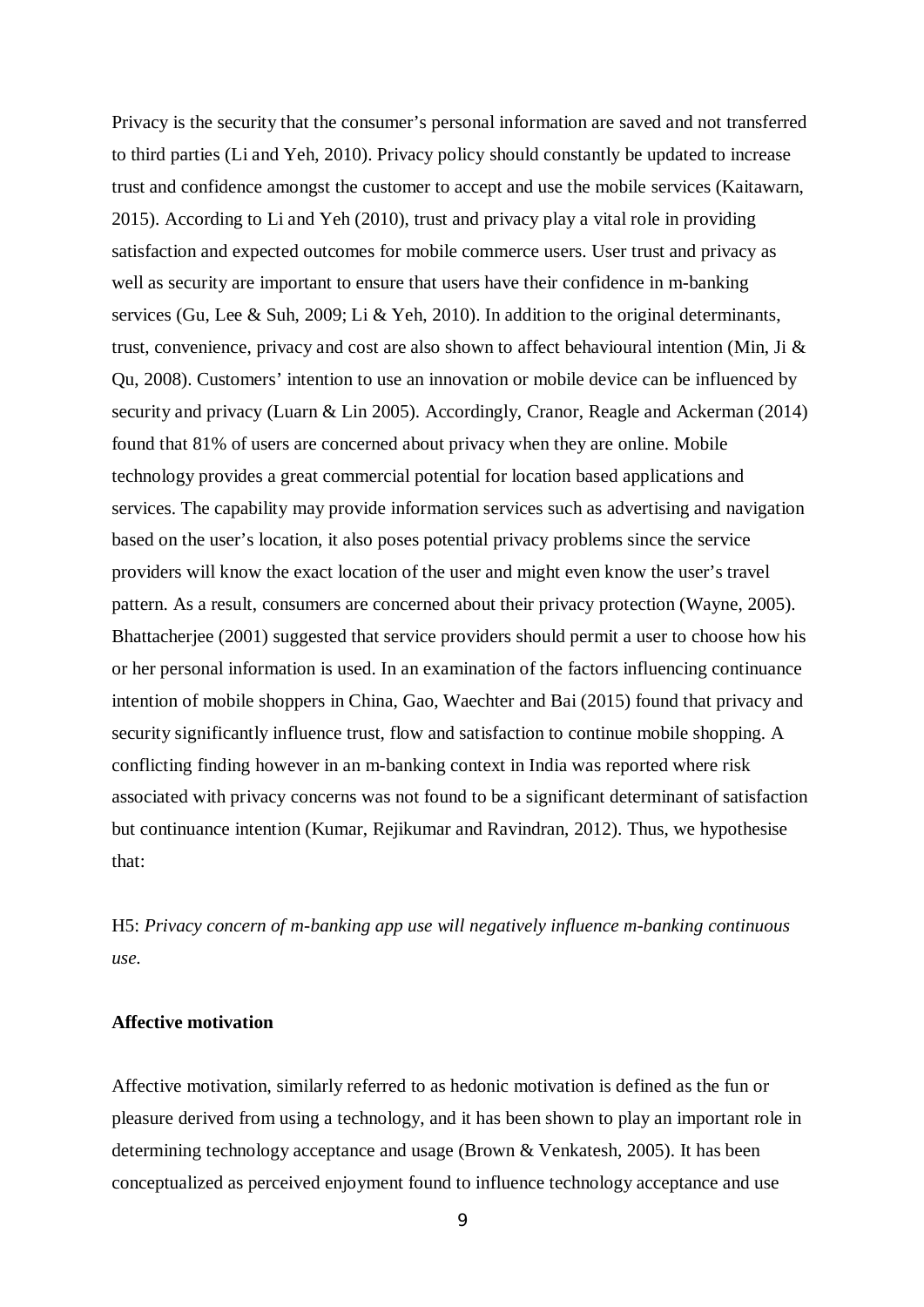measuring m-banking as fun, enjoyable and very entertaining (Venkatesh, Thong & Xu, 2012). These motivational aspects can be described as adventure, socializing, taking pleasure, having an idea, exchange of values and roles (Arnold & Reynolds, 2003). Hedonic consumption is based on hedonism, which is a philosophy acknowledging pleasure in the content and meaning of life. Although hedonism is related to excess, unplanned and pleasure, it is necessary for businesses to know about factors motivating consumers towards hedonic behaviour. Knowledge about these factors will be of competitive advantage for businesses in the long run, as it makes it possible to understand many aspects of consumer behaviour. Empirically, affective motivation has been found to be an important determinant of technology acceptance and use in consumer context (Brown & Venkatesh 2005; Childers et al. 2001). Yang (2010) found that hedonic performance expectancy, social influence and facilitating conditions are critical determinants of US consumers' intentions to use mobile shopping services. In the m-banking context, Baptista and Oliveira (2015) found a positive relationship between affective motivation and behavioural intention on m-banking. Hedonism as a motivation for online games and mobile shopping continuance intension are well established in literature (Yang, 2010; Brown & Venkatesh 2005; Childers et al. 2001; Gao and Bai, 2014), its application in m-banking continuous use is relatively scarce. Thus, we are arguing that embedding hedonic features in m-banking apps will increase affective interest and continuous use. Accordingly,

H6: *Embedding affective features in m-banking apps will positively influence continuous use.*

## **Tension-free**

Different people use the media for different reasons. The core postulation of the tension-free component of the uses and gratification theory is that besides the utilitarian reasons, the use of media is to escape tension such as listening to favourite music or watching favourite video clips in order to keep a relaxed mood (Reychav and Wu, 2014). Embedding features in mobile applications that foster users' interactivity and enjoyment will increase their cognitive and affective commitment to use the application (Kang, Mun and Johnson, 2015). Reychav and Wu (2014) posit that interactivity in digital multimedia offers sociability, benefits and involvement and enjoyment. Interestingly, tension-free has been applied in the use of mobile tablet for road safety training (Reychav and Wu, 2014), retail apps (Kang, Mun and Johnson, 2015), and mobile games (Sjöblom et al. 2017). Empirically, Reychav and Wu (2014) found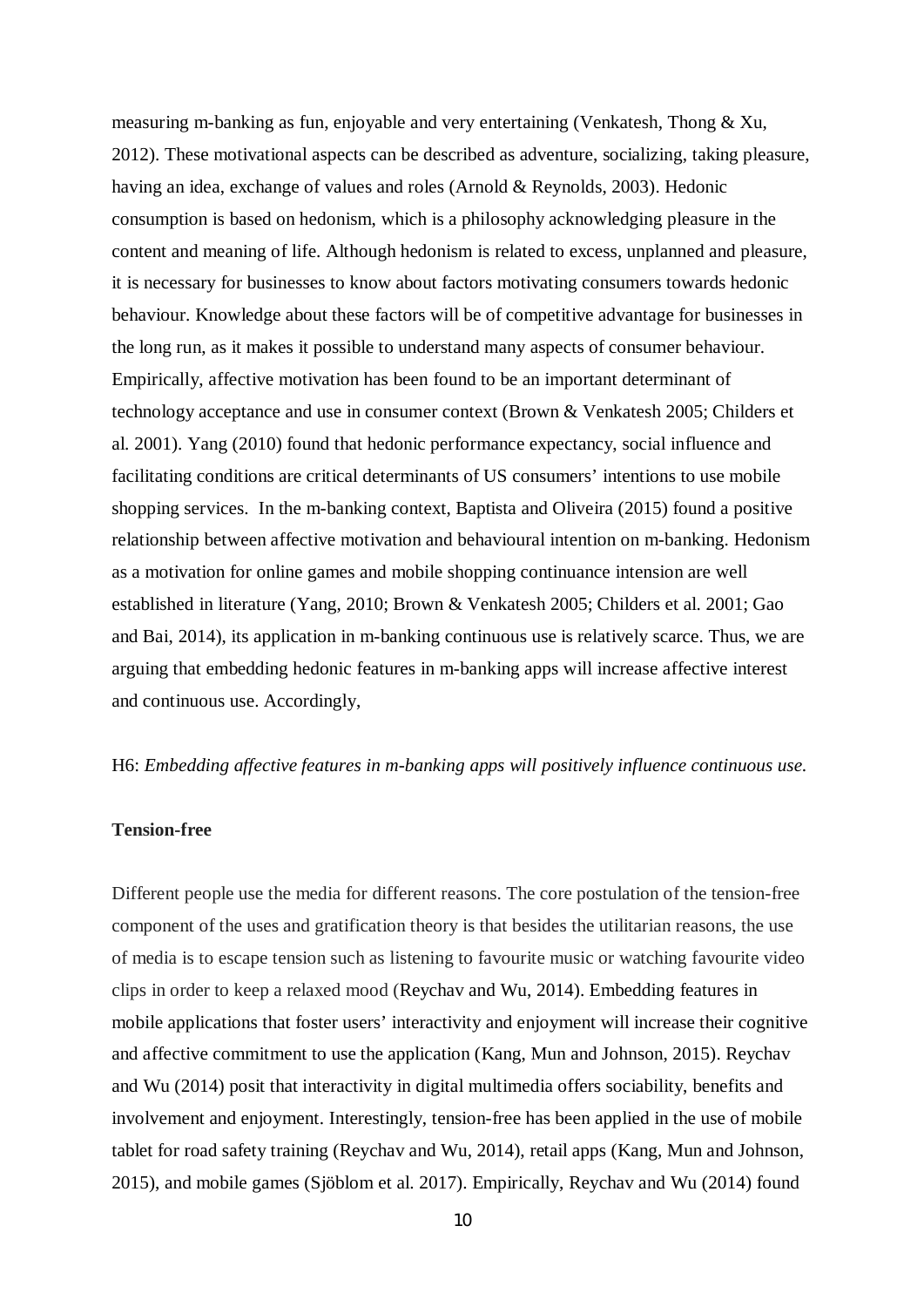that embedding enjoyment content on road safety training application enhanced learning as perceived interactivity was a critical antecedent to users' affective involvement to use mobile retail apps. Additionally, Lu and Su (2009) found that those who exhibit less anxiety on mobile shopping site show more favourable disposition to using it. Finally, evidence abounds that educational level significantly influences patients' anxiety level with respect to the use of mobile devices (Rosen et al., 2013). Accordingly, we argue that embedding voice features, pleasant tones and background music will enhance users' interactivity and enjoyment of mbanking application just as educational level affects users' anxiety. Thus,

H7: *Tension free feature of m-banking app will positively influence m-banking continuous use.*

H8: *The higher the education status, the stronger will be the link between tension free and mbanking app continuous use.*

## **Continuous use**

M-banking has been confirmed to be beneficial and plays vital role in customer satisfaction therefore retention and sustainable usage of the banking services by customers is necessary (Shaikh, Karjaluoto and Chinje, 2015). There are several important factors which are required to be identified and designed in analysing continuance usage intention. The adoption of mbanking can be analysed in two stages: Initial m-banking adoption and post m-banking adoption (Kang, Lee & Lee, 2012). In the initial adoption process, an individual forms the attitude toward m-banking and further decides if to adopt it or not. The post-adoption process explains an individual who has already adopted m-banking and forms the attitudes toward continuing using it or not. The available evidence within marketing literature suggests that similar to other service industries, lack of understating on determinants of customer retention can be costly to banks which have made considerable amount of investments to provide mbanking services (Mittal & Lassar, 1998; Nazir & Shah, 2014). Retaining existing customers and making them loyal to the service providers is one the most important ways of attaining long-term profitability. Also, attracting new customers costs up to five times more than the cost of retaining an existing customer (Bansal, Irving & Tailor, 2004; Mittal & Lassar, 1998). Regularly, it is important to banks and agencies providing m-banking services to implement effective and efficient strategies to retain existing users of their m-banking services to be able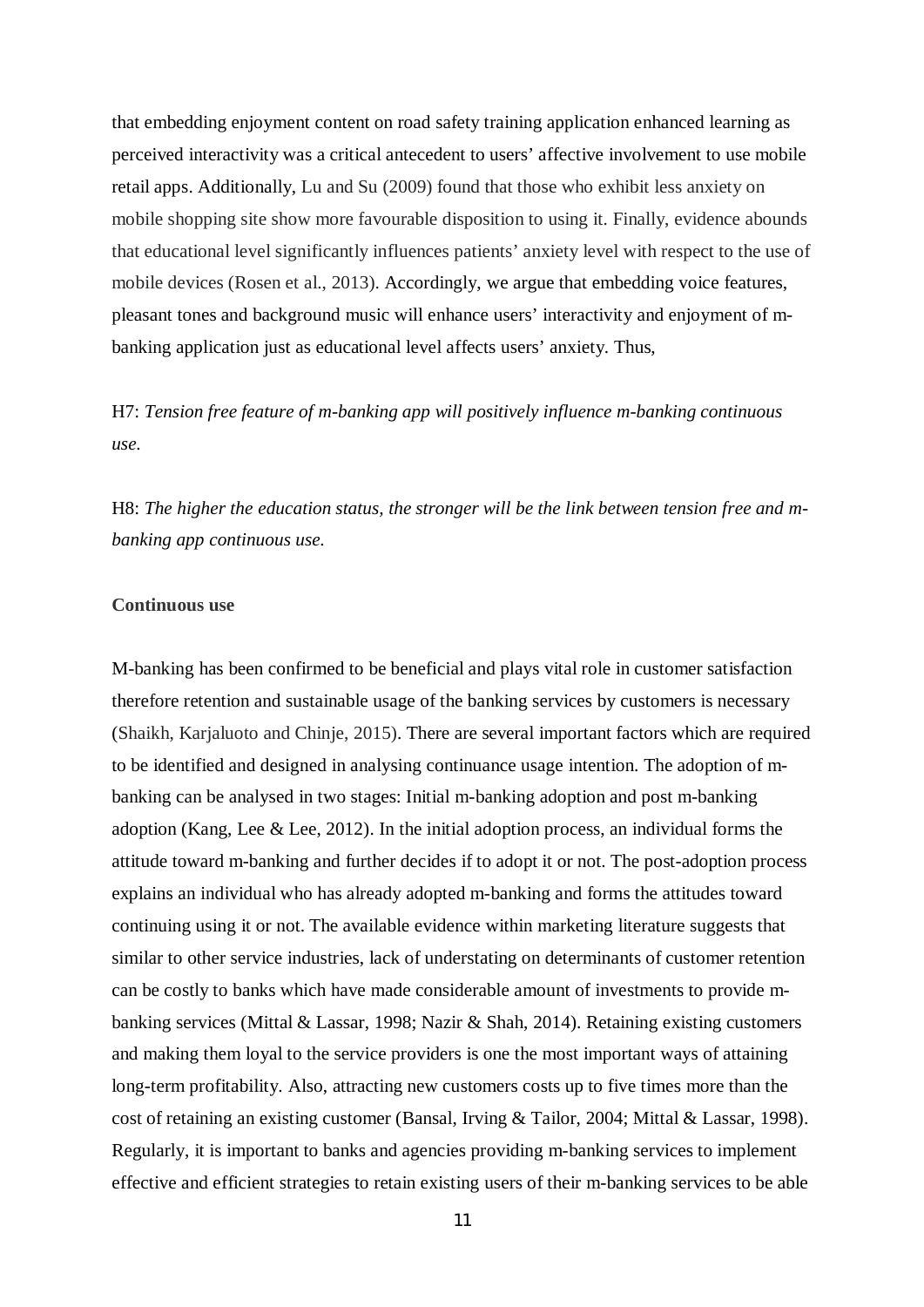to enjoy the long-term benefits of having loyal and customers. Evolving from pre-adoption to post-adoption stage, Bhattacherjee (2001) modelled IS continuance model specifically to understand the reasons an individual continues IS usage and contend that critical factors that underpin continuous use are satisfaction, perceived usefulness and confirmation. The framework explains that individuals continue intention is primarily determined by users' satisfaction with their prior IS use. Users' satisfaction is driven by users' perceived usefulness and confirmation of expectations following actual use.

#### **Research Design and Methodology**

#### **Questionnaire development**

To have an in-depth understanding of the factors responsible for m-banking app in an emerging market, the study adopts questions from previous studies and used 7-point Likert Scales (strongly disagree to strongly agree) in order to have a valid and reliable instrument for the study. The questions related to facilitating conditions and social influence were adapted from Venkatesh, Morris, Davis and Davis (2003). Items for affective and tension free were adapted from Ha et al. (2015). Items from privacy and security were adapted from Flavián and Guinalíu (2006) while continuous use items were adapted from Venkatesh and Goyal (2010). To add demographic and interaction effect insights, the study added questions on gender, occupation, income, education and age (see table 1 for details).

#### **Sample and Data Collection**

Using a convenience sampling method, 300 questionnaires were administered to banking customers in the Western part of Nigeria that have used m-banking app either to check their account balance, pay bills or performed intra and inter-banking money transfers. The study retrieved 250 from the respondents which account for 83% response rate as 50 questionnaires were not returned. On further evaluation, 5 responses were poorly filled, had missing values or had unengaged responses, thus, leaving 245 which were finally used for the data analysis. The study utilised non-probability convenience sampling technique because of the inconsistency of population records of the Western region of Nigeria. The participants (*n*=245) consists 159 males (65%), 86 females (35%). The occupation of the respondents varies, 12 respondents belonged to the armed forces (5%), 40 are teaching professionals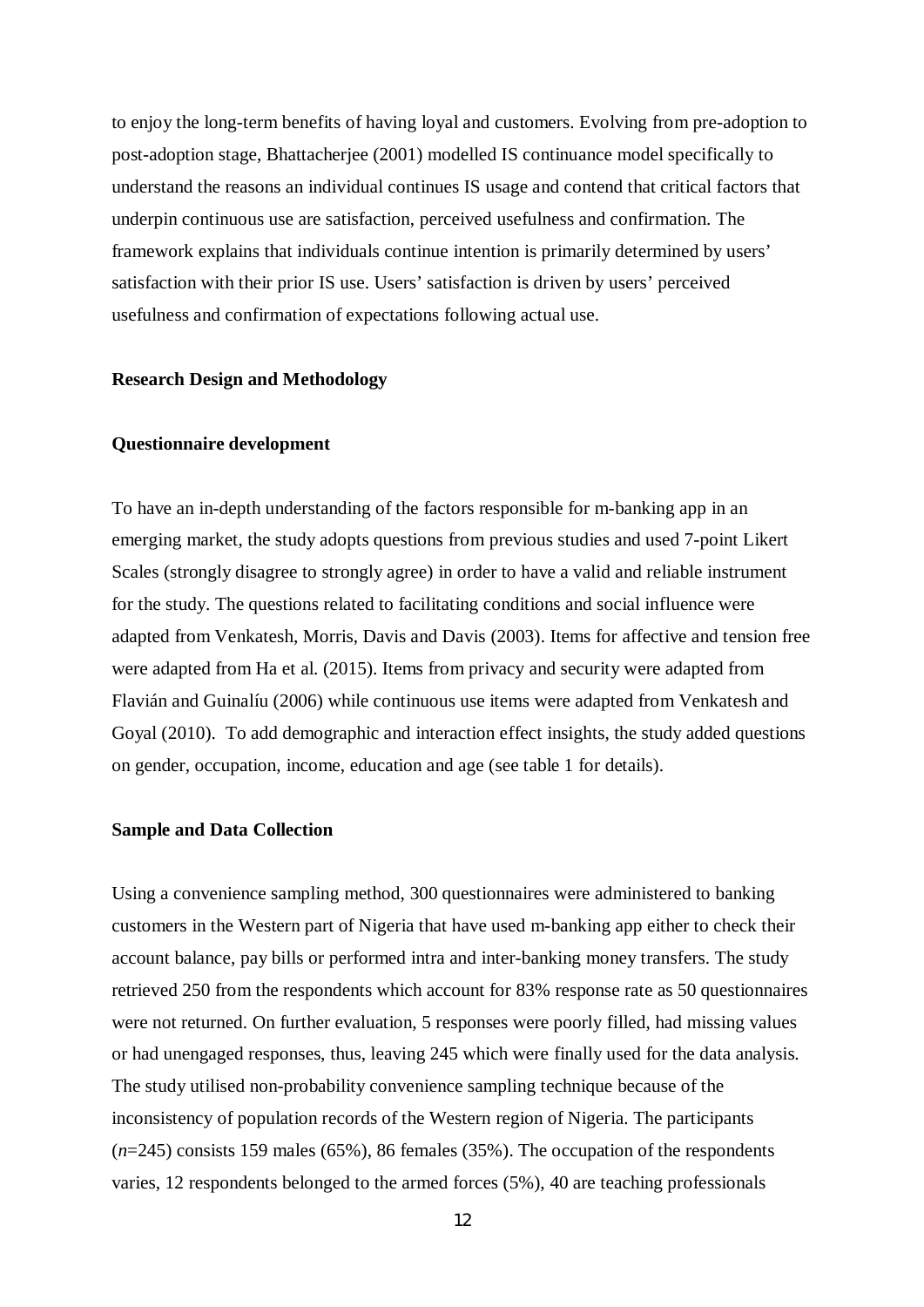(16%), 22 technicians and associate professionals (9%), 19 clerical support workers (8%), 58 are service and sales workers (24%), 7 skilled agricultural workers (3%), 6 craft and related trades workers (2%), 4 plant and machine operators (2%), 66 students and researchers (27%) while 11 belong to other occupations (4%) with additional demographic details as contained in Table 1. The data were analysed with SPSS 24 version and SmartPLS 2.0 (Ringle, Wende, & Becker, 2014) for reliability analysis and variance based structural equation modelling. The option of SmartPLS statistics software for this study is due to its easy user's interface and its exploratory characteristics and its ability to handle complex models. Previous studies have established the usefulness of SmartPLS for data analysis (Almahamid, Amjad, and Mousa, 2016; Hair, Ringle and Starstedt, 2011, Henseler, Ringle, and Sinkovics, 2009). The study also added the interaction terms to the model to have an expanded understanding of the variables relationship.

*[Insert Table 1 about here]*

#### **Measurement Model Assessment**

The study combines the theory of trust, technology acceptance and gratification to form a model of m-banking app continuous use in an emerging market. The study tested the new model for reliability, convergent validity and discriminant validity (see table 3 for details). The factors loaded within the range of  $(0.54 - 0.93)$ . The Composite Reliability (CR) of the variables are greater than the rule of thumb of 0.7 (0.88 – 0.94) (Hair et al., 2011). The Variance Extracted (AVE) values were above the threshold of  $0.5 (0.63 - 0.81)$  (Hair et al. 2011, Bagozzi and Yi 1988). Table 3 depicts the discriminant validity (Hair et al. 2011, Fornell and Larcker 1981). In the data collection phase, common method bias from the selfreported data was minimized by keeping the respondents' identities confidential and by randomizing the items in the questionnaire."

*[Insert Table 2 about here]*

## **Structural Model Assessment with Moderation Effects**

Table 4 shows the path coefficients. The results show that facilitating conditions have the strongest effect on continuous usage ( $\beta$  = .43,  $p$  < 0.01), followed by the effects of social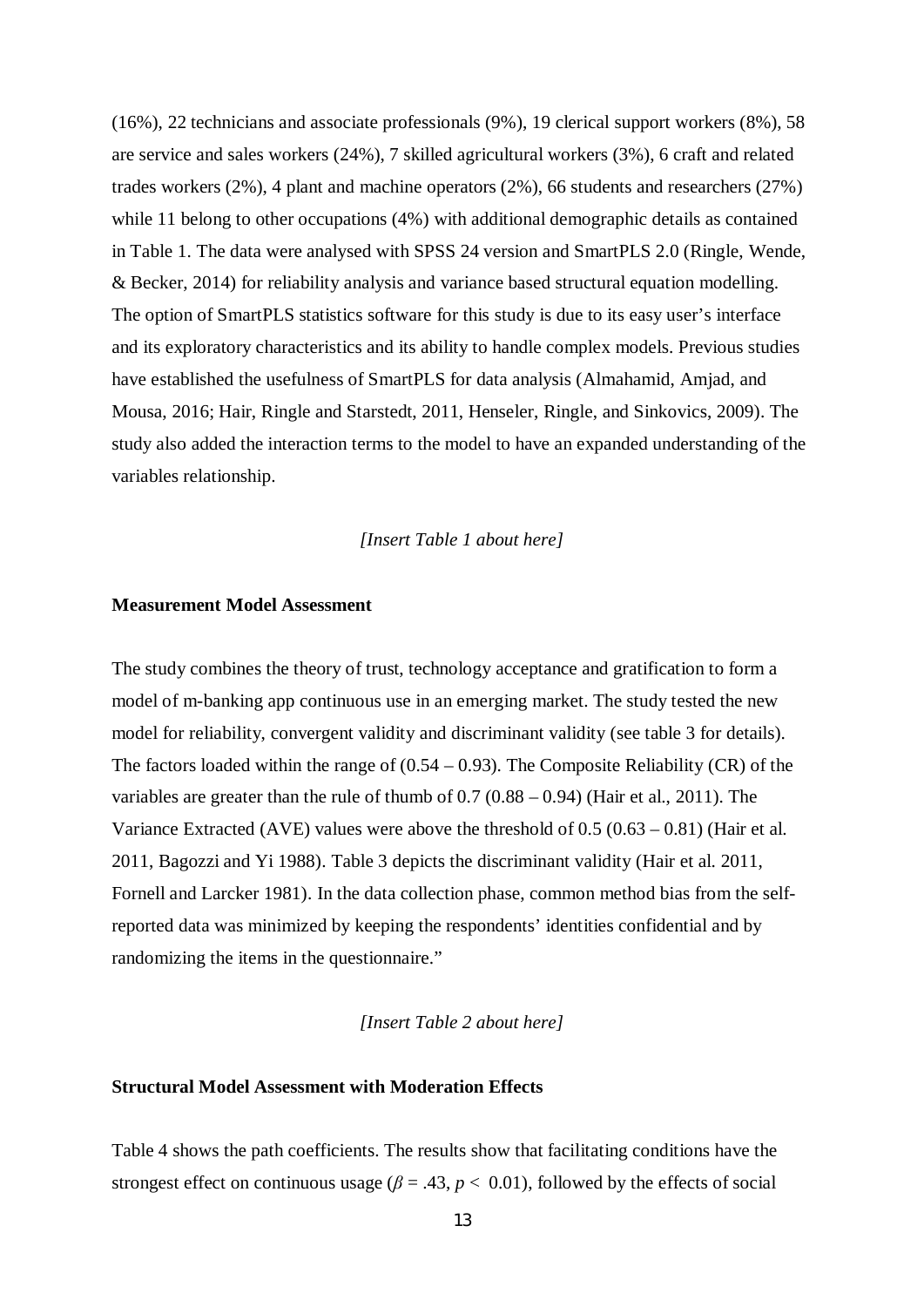influence ( $\beta$  = .29,  $p$  < 0.01) and privacy concerns ( $\beta$  = -.26,  $p$  < 0.01). Affective motivation  $(\beta = 0.17, p < 0.05)$  and tension free  $(\beta = .15, p < 0.05)$  feature of m-banking app also positively influence continuous usage, albeit their effects are weak. These findings provide support for the hypotheses H1, H3, H5, H6, and H7.

*[Insert Table 3 about here]*

## *[Insert Figure 2 about here]*

The  $R<sup>2</sup>$  is recommended as a viable means of assessing model's predictive accuracy with thresholds of 0.75, 0.50, and 0.25 as being substantial, moderate and weak sequentially (Leppäniemi, Jayawardhena, Karjaluoto, and Harness, 2017; Hair et al. 2011; Henseler et al. 2009). The overall variance of the model explains  $(R^2=73%)$  which is near substantial.

The moderation results show that the higher the education, the stronger are the links between facilitating conditions and continuous usage (moderating effect:  $\beta = .13$ ,  $p < 0.01$ ) and between tension free and continuous usage ( $\beta$  = .16,  $p$  < 0.01). Thus, the results provide support H2 and H8. Finally, we find that the moderating effect of age on the relationship between social influence and m-banking continuous use is close to significant ( $\beta$  = .11, *p* < 0.10), providing partial support for H4.

*[Insert Table 4 about here]*

## **Discussion**

In our study, we built a model which comprised the UTAUT2, uses and gratification and privacy theories, and sought to determine if embedding hedonic features in m-banking apps will influence continuous use. We tested eight hypotheses comprising three moderation tests. All the hypotheses received support from the data. The model explained 73% of continuous usage of m-banking app. The findings are mostly in line with other studies.

#### **Theoretical contributions**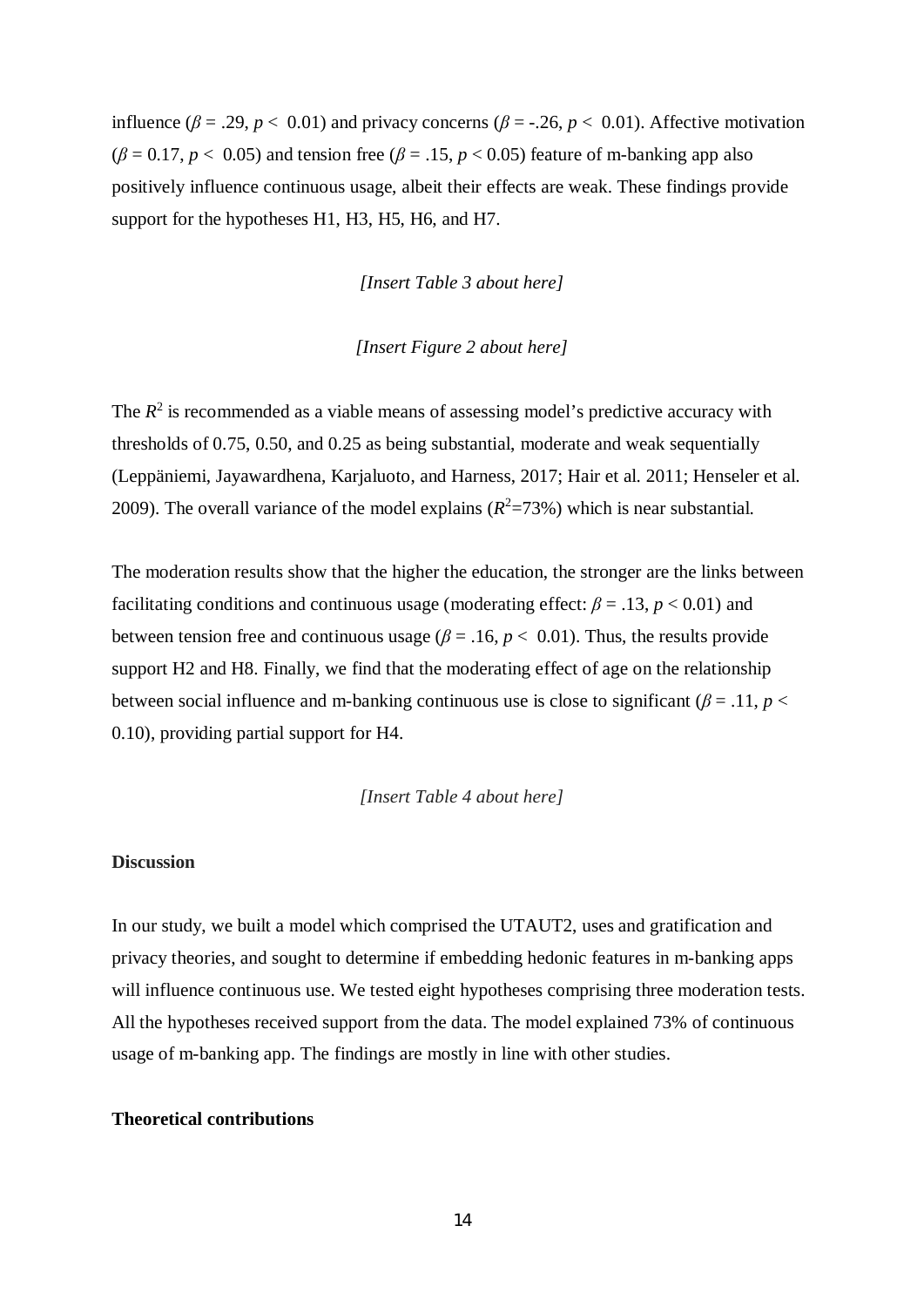This research contributes to the literature on m-banking in several ways. Firstly, the effect of facilitating conditions on m-banking continuous use was confirmed (Zhou, 2011; Venkatesh et al., 2011). This result shows that users' ability to acquire knowledge and availability of structural assurances such as the required technology will decrease their risk perception and enhance continuous use. Interestingly, the International Telecommunication Union (ITU, 2017) reports that Nigeria is the leading country in Africa with mobile cellular subscription currently above 154 million in addition to being the country with the highest internet subscription rate, therefore, a fertile ground has already been laid for mobile internet-enabled business transactions. Moreover, the result of the moderation test (*H2*) indicates that education positively moderates the relationship between facilitating conditions and continuous use. This implies that educated people will have more knowledge and innovative inclinations to operate m-banking applications than those without similar level of education. Service providers can provide a level playing ground by increasing promotional activities geared towards training users and bank customers on how to use these applications.

Secondly, the effect of social influence on continuous use also shows a strong and significant relationship, indicating that the variable is a critical determinant of m-banking app continuous use, thus, *H3*, is accepted. This result is contrary to Venkatesh et al. (2011) and Lu (2014) who did not find support for a direct positive relationship between social influence and continuous use, but however added that the effect of social influence on continuance intention decreases as the user gains experience and knowledge in the use of the technology. Our moderation result (*H4*) also shows that age positively moderated the relationship between social influence and continuous use, thus, consistent with Zhou (2011), implying that the older the users are the stronger becomes the link between social influence and continuous use. This result also shades some light about the social acceptance of the aged in a collectivistic culture, implying that the older a family member becomes, the greater becomes his need of the members of the social system (Xiao, Shen and Paterson, 2013).

Third, *H5* was accepted which shows a negative effect of privacy concern on continuous use. This implies that the higher the privacy concerns of the m-banking customers, the lower the continuous use. Cyber fraud is one of the technological dilemmas plaguing ICT-driven business transactions in Nigerians. Users' private information is important and negates the principle of fair dealing and is perceived as a betrayal of trust when third party is given access to such information without the express approval of the user. Accordingly, as agued by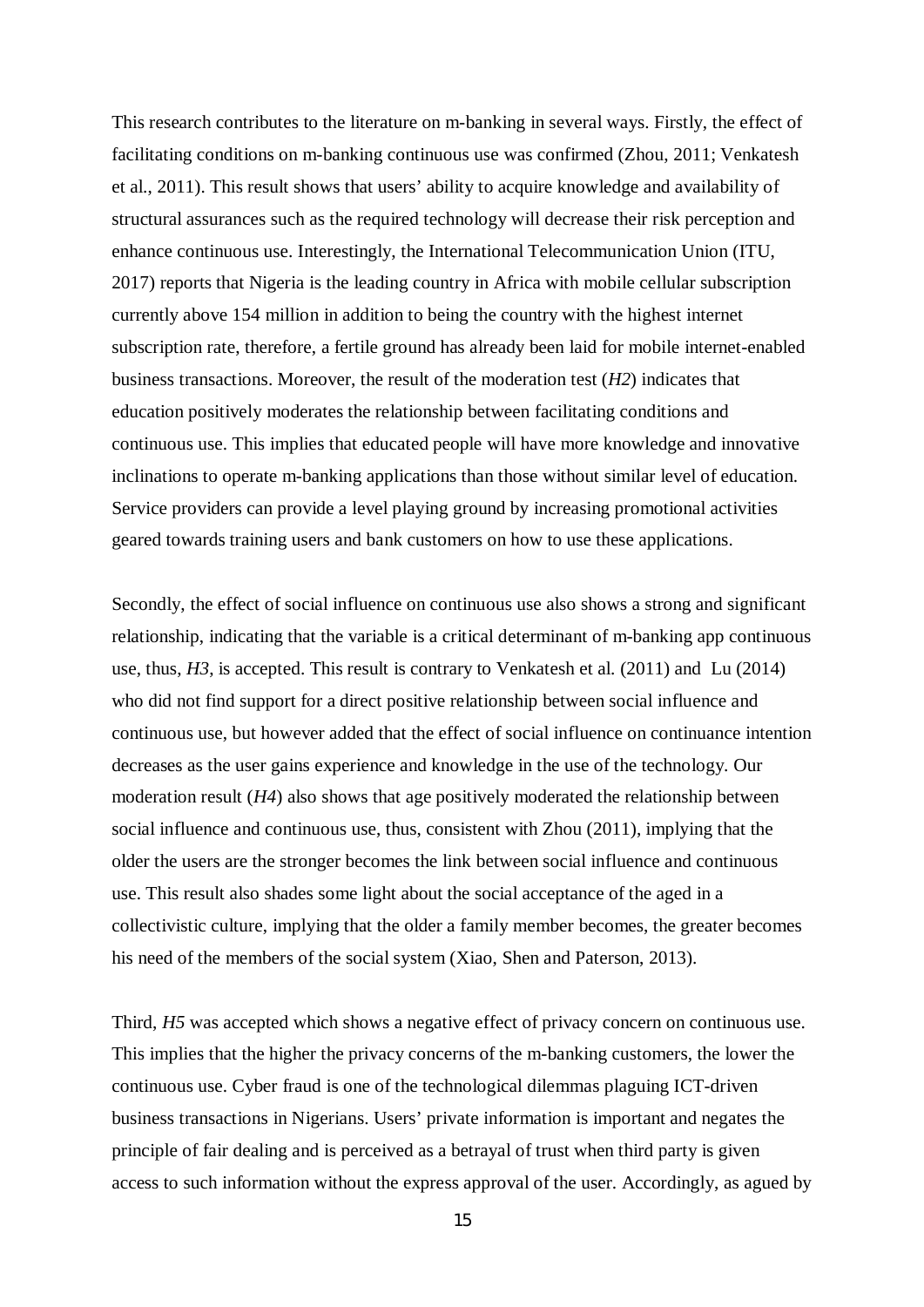Salo and Karjaluoto, (2007), suppliers should make it apparently clear in such a way that users will be able to indicate which type of information they are willing to share while registering for the service. Fifth, the positive effects of the two uses and gratification variables (affective motivation, H6, and tension-free, H7) on continuous usage were both confirmed. These findings are consistent with extant studies (Zhou, 2012; Zhou, 2013), underpinning the role of affective features in m-banking. Hedonic features increase interactivity and users' affective interests are likely to increase when providers embed features that promote fun, enjoyment and pleasure thus provide positive and relaxed feelings. Additionally, our results (*H8*) also show that education positively moderated the relationship between tension-free and continuous use. This implies that the higher the level of education the higher the likelihood of the user to derive pleasure as a result of personal innovativeness with the platform. From a theoretical standpoint, first, the integration and the successful confirmation of the UTAUT2, uses and gratification and privacy theories proves novel and extends the m-banking literature in this regard. Previous studies, as argued earlier, have dominantly considered the extrinsic factors as major drivers of m-banking continuous use, with few exceptions which have looked at individual-specific factors.

Ordinarily, financial-related issues are fundamentally driven by utilitarian motives, however, Kang, Lee and Lee (2012) contend that enjoyment is a critical factor for m-banking continuance intention. Apparently, in an environment laced with stressors and tensioninducing socio-economic forces, avoidance-oriented mechanism is primarily escapism (Beasley, Thompson and Davidson, 2003), which underscores desire for gratification and their effect on continuous use. To the best of our knowledge, this is one of the earliest studies that considers the effect of embedding hedonic features in m-banking app and how it influences continuous use especially in an emerging market in Africa. Second, our study's underscoring of the overarching importance of facilitating conditions as having the strongest influence on continuous use is explicit. In an emerging market context, these facilitating conditions can be summed into governmental, supplier and individual factors (Glavee-Geo, Shaikh and Karjaluoto, 2017). Governments must provide the right regulatory policy for the sustained use of technological innovations. This implies that weak regulatory framework which hampers competitiveness among service providers will undermine continuous use. As an aspect of facilitating conditions, the creation of awareness and educative programmes on the benefits of m-banking in addition to efficient customer-centered services are germane for sustained use of m-banking. Additionally, individual's intrinsic factors also play a role. This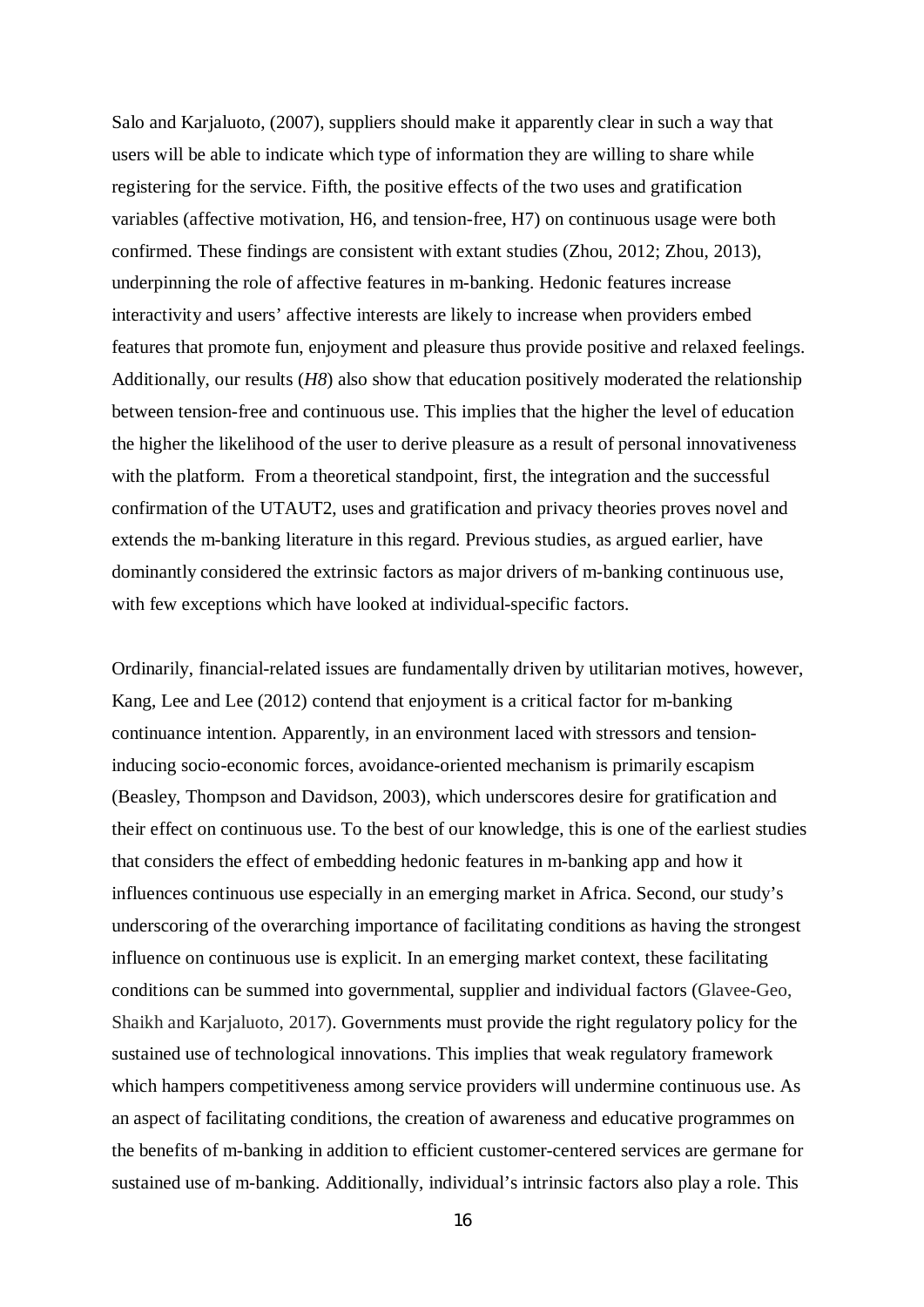is underscored by the result which showed that education positively moderates the relationship between facilitating conditions and continuous use. Education imbues a user with the right skills, experience and exposure. Thus, educated people are likely to show higher levels of personal innovativeness with m-banking app than others (Lu, 2014).

Third, our study challenges previous findings that did not support direct positive effect of social influence on continuance intention (Venkatesh et al. 2011; Lu, 2014), with not only a positive but with a significant relationship. In a collectivist culture such as Africa, reference groups such as family members, friends, colleagues and professional group members wield enormous influence on one another through word-of-mouth. Consequently, a user can continue or discontinue technology use through peer influence. This is further enunciated by age positively moderating the relationship between social influence and continuous use.

#### **Managerial Implications**

Our study also generates insights directly applicable for managers in the financial service sector responsible for m-banking services development. First, creating enabling environment is very critical for the sustained use of m-banking. From a developing country context, erratic power supply, lack of policy framework to drive mobile telecommunication and internet penetration are inimical to sustained use of m-banking. Governments should come up with policies to promote power supply. Power is a critical requirement for sustainable use of electronics such as mobile phones. Smartphones come with many applications that easily drain battery and so requires charging at intervals; therefore, policies that promote stable power supply is a necessity. M-banking thrives on internet platforms, accordingly, governments should come up with policies aimed at affordable and reliable internet access. Furthermore, service providers should constantly update the users with updates on the mbanking application. In some cases, personalised education could reduce user's complexity with the platform, for example in cases where "a bank customer, for example, perceives mbanking to be difficult to use he/she needs careful one-to-one customer education from the bank personnel. Therefore, personal communication is needed" (Laukkanen and Kiviniemi, 2010, p.384).

Moreover, Africa, nay, Nigeria is a socially cohesive society, implying that interpersonal relationship is a rubric that mediates all societal exchanges and intercommunication.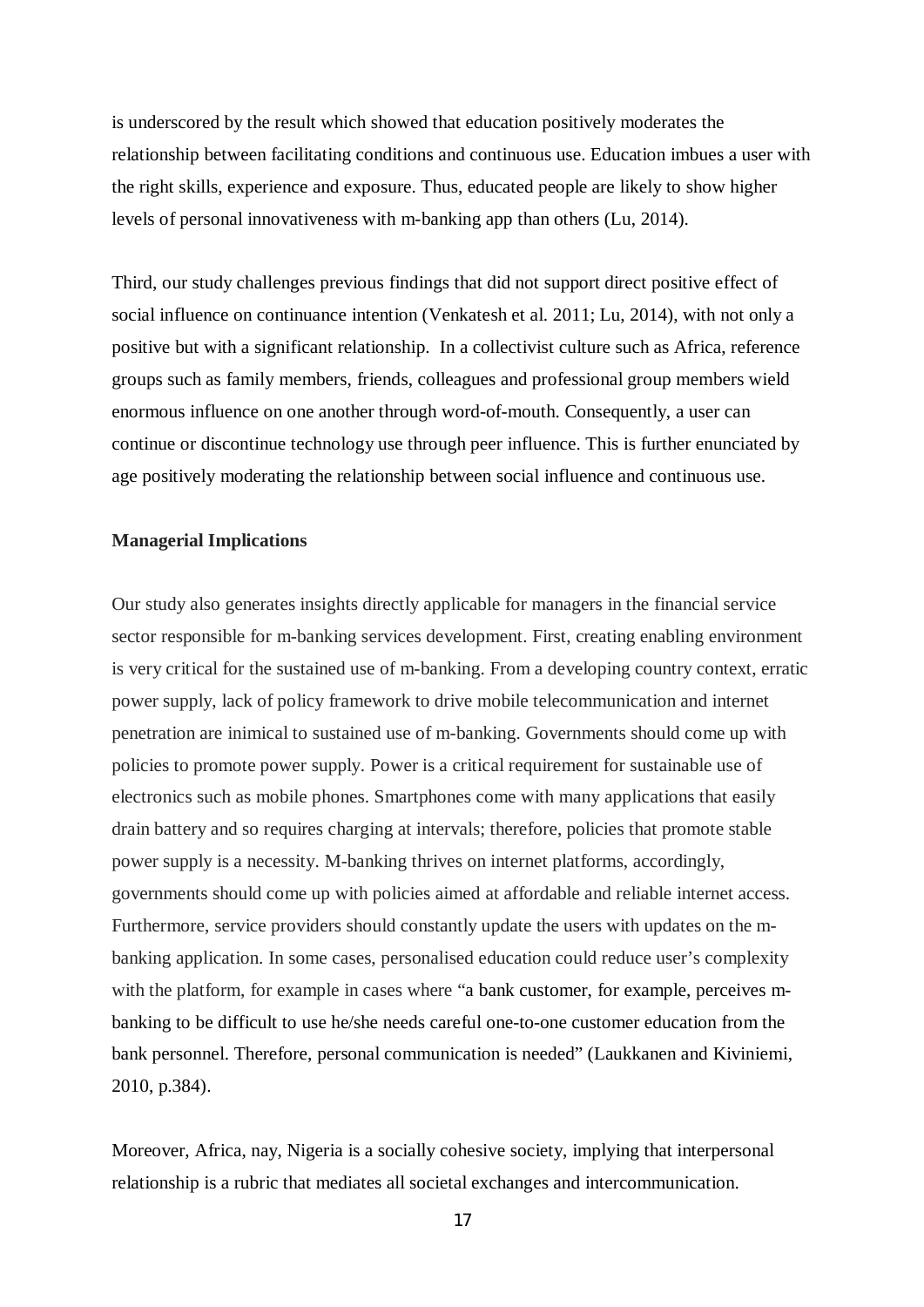Consequently, word-of-mouth especially from the elderly and those in reputation fundamentally influences behavioural intensions. First, educative programmes should be floated that espouses the benefits of m-banking, targeted at policy makers, politicians, community chiefs and title holders, church pastors and Moslem imams; such would easily be accepted by their followers. Second, service providers should harness the power of social media by floating virtual community forums to engender discussions around m-banking applications and its benefits and the sustenance of the cashless policy of the federal government. Such forums have been found to be a great platform for the advancement of company programmes, policies and brand (Gao and Bai, 2014). Finally, service providers should build additional features into the m-banking apps to engender interactivity. Currently, a particular Nigerian bank is blazing the trail by having additional features such as booking for cinema ticket, payment of school fees, visa fees, mobile and internet top-up, flight and utility bills etc. Users are likely to be fond of a mobile banking app that serves as a one-stop platform for most of their payment needs. In doing that, pleasing tones such as welcome messages and information that uniquely identifies with the user's lifestyles such as birthday greetings, Christmas and special festivities will engender affective interest and interactivity. Not also forgetting that in all these, advanced security features that protect the user's private information should be the topmost priority.

#### **Limitations, recommendations for future research and conclusion**

Our study has three major limitations: the sample, the data and the variables. In terms of the sample, the generalizability of our findings is called to question as our respondents constituted of m-banking users who voluntarily accepted to respond to our questionnaires, thus, are not representative of the population especially as they were picked from a single region in Nigeria. However, some studies have argued that since specific and selective samples were used, findings from such studies could still offer insights for managers (Parra-Lopez et al. 2011). Secondly, although the survey was carefully designed and administrated, special attention was paid to reduce the potential common method bias, our data is crosssectional, collected at one point in time. Thus, there are validity concerns of the causal inferences that can only be ruled out with a longitudinal study. Accordingly, the highly unpredictable dynamics of the Nigerian banking environment requires that a longitudinal study would be appropriate for future research. Finally, this study is particularly centered within the Nigerian m-banking context. A comparative study that incorporates other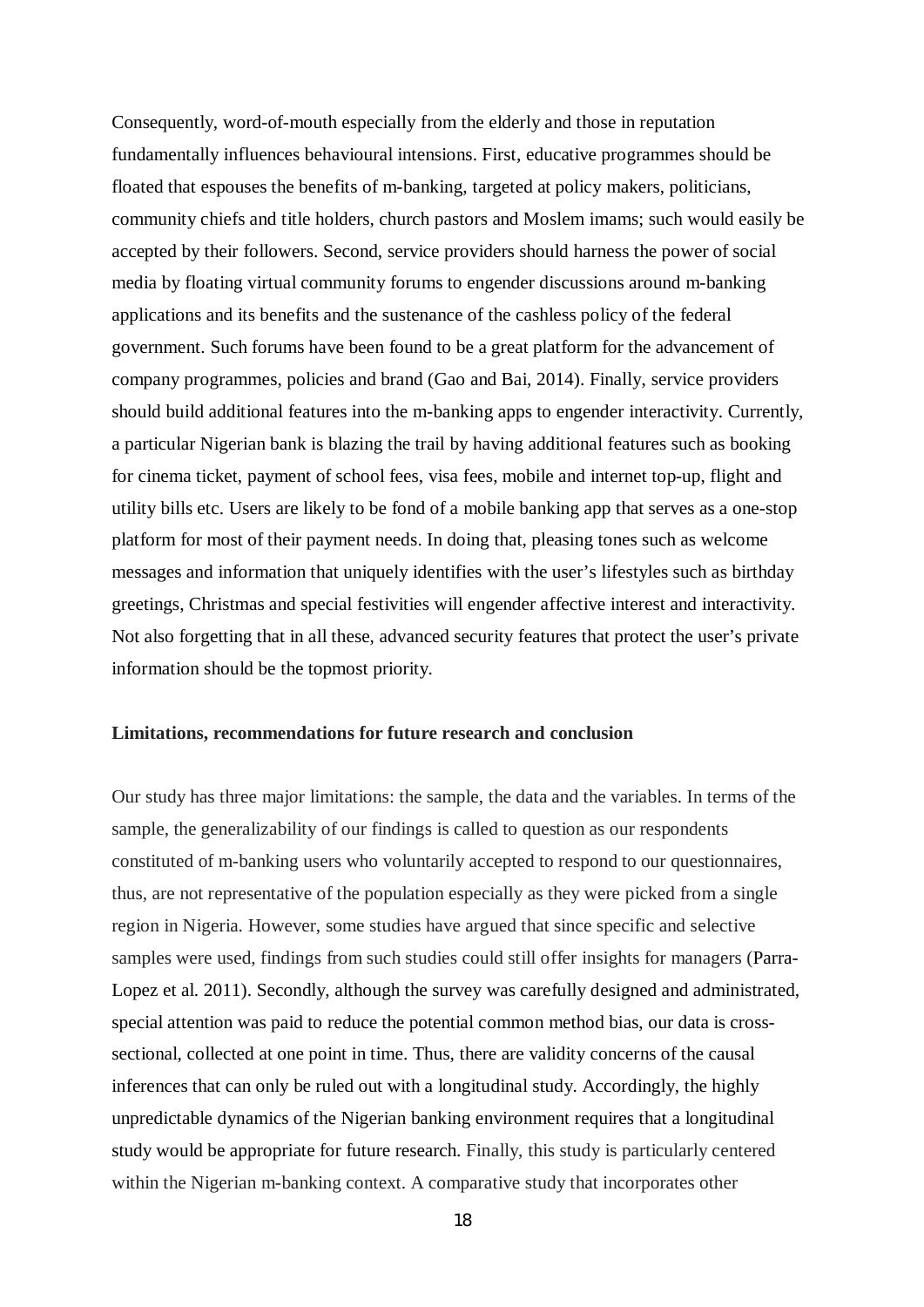emerging markets with m-banking use such as South Africa will likely offer some important insights. Consequently, future studies should seek to incorporate also other constructs in the model such as user satisfaction as a critical determinant of continuous intention in addition to conducting a cross-cultural study within the African emerging markets.

In conclusion, in spite of the above limitations, this study has identified the antecedents of mobile banking services continuous usage in a developing market context. The study has found that facilitating conditions, social influence and users' privacy concerns are critical antecedents underlying mobile banking continuous usage. This implies that with the right infrastructure and awareness, positive word of mouth and increased security features, mobile banking usage will be increased and sustained. Similarly, embedding hedonic features on mobile banking platforms influences continuous usage to a large extent. Finally, educational attainment and age are critical demographic factors service providers must take into account in their quest to ensure mobile banking continuous use in a developing market context.

#### **References**

- Abadi, H. R. D., Kabiry, N. & Forghani, M. H. (2013). Factors Affecting Isfahanian Mobile Banking Adoption Based on the Technology Acceptance Model. *International Journal of Academic Research in Business and Social Sciences* May 2013, Vol. 3, No. 5 ISSN: 2222-6990 611 www.hrmars.com/journals
- Akinci, S., Aksoy, Ş., & Atilgan, E. (2004). Adoption of internet banking among sophisticated consumer segments in an advanced developing country. *International journal of bank marketing*, *22*(3), 212-232.
- Almahamid, S. M., Tweiqat, A. F., & Almanaseer, M. S. (2016). University website quality characteristics and success: lecturers' perspective. *International Journal of Business Information Systems*, *22*(1), 41-61.
- Amin, H., Supinah, R., Aris, M. M., & Baba, R. (2012). Receptiveness of mobile banking by Malaysian local customers in Sabah: an empirical investigation. *Journal of internet banking and commerce*, *17*(1), 1.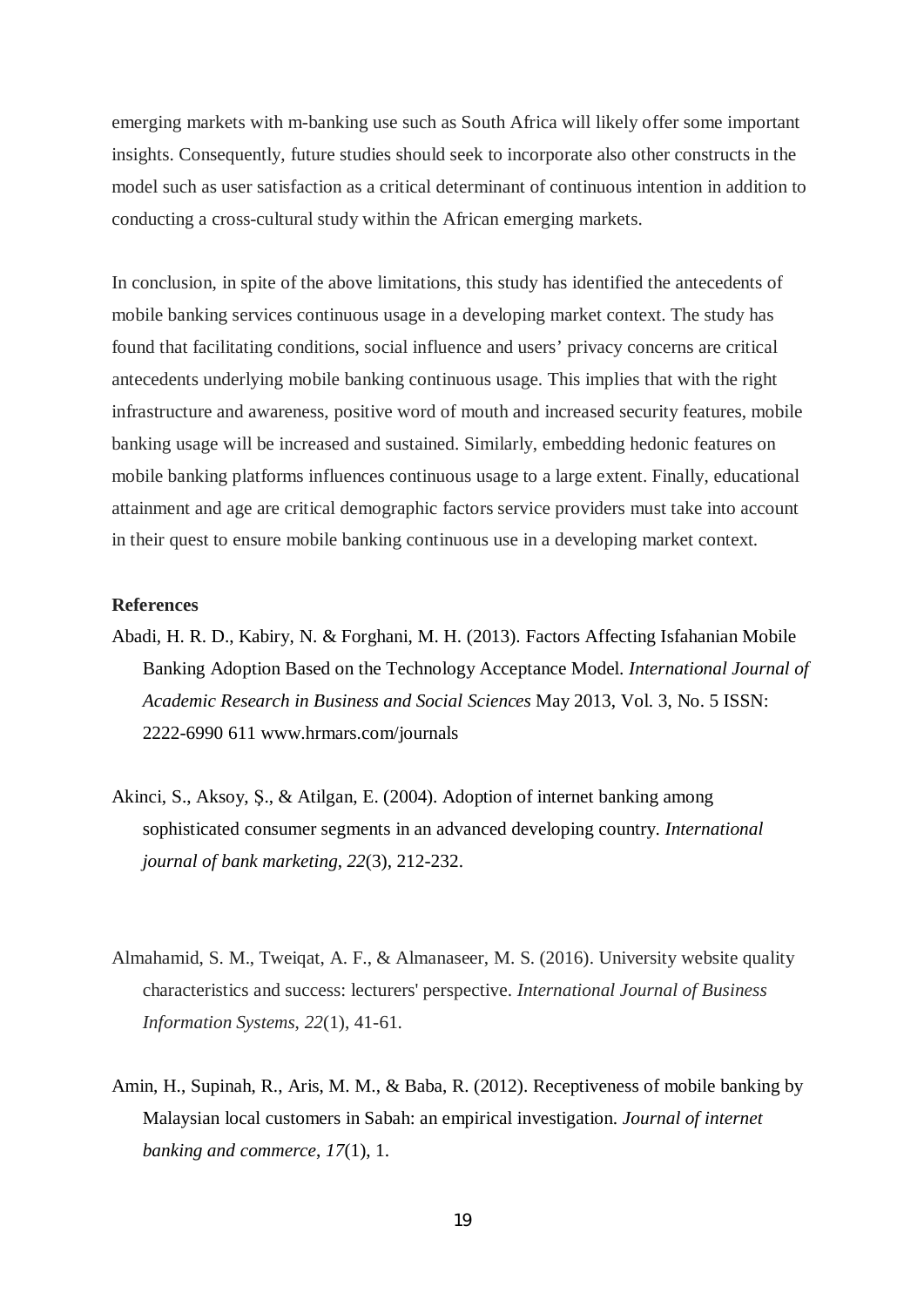- Arnold, M.J & Reynolds, K. E. (2003). Hedonic Shopping Motivations. *Journal of Retailing*. Vol. 79. p.77-95
- Bagozzi, R. P., & Yi, Y. (1988). On the evaluation of structural equation models. *Journal of the academy of marketing science*, *16*(1), 74-94.
- Bankole, F. O., Bankole, O. O., & Brown, I. (2011). Mobile banking adoption in Nigeria. *The Electronic Journal of Information Systems in Developing Countries*, *47*.
- Bansal, H. S., Irving, P. G. & Taylor, S. F. (2004). A three-component model of customer to service providers. *Journal of the Academy of Marketing Science*, 32(3), 234-250.
- Baptista, G. & Oliveira, T. (2015). Understanding mobile banking: The unified theory of acceptance and use of technology combined with cultural moderators. *Computers in Human Behaviour,* vol. 50, pp. 418-430.
- Beasley, M., Thompson, T., & Davidson, J. (2003). Resilience in response to life stress: the effects of coping style and cognitive hardiness. *Personality and Individual differences*, *34*(1), 77-95.
- Bhattacherjee, A. (2001). Understanding information systems continuance: an expectationconfirmation model. *MIS Quarterly*, 25(3), 351-370.
- Bhattacherjee, A., Perols, J., & Sanford, C. (2008). Information technology continuance: A theoretic extension and empirical test. *Journal of Computer Information Systems*, *49*(1), 17-26.
- Brown, S. A., & Venkatesh, V. (2005). Model of adoption of technology in households: A baseline model test and extension incorporating household lifecycle. *MIS Quarterly*, 29 (3), 399-426.
- Chang, C. (2013). Library mobile applications in University libraries. *Library Hi Tech*, Vol. 31 Iss: 3, pp.478 - 492, 2013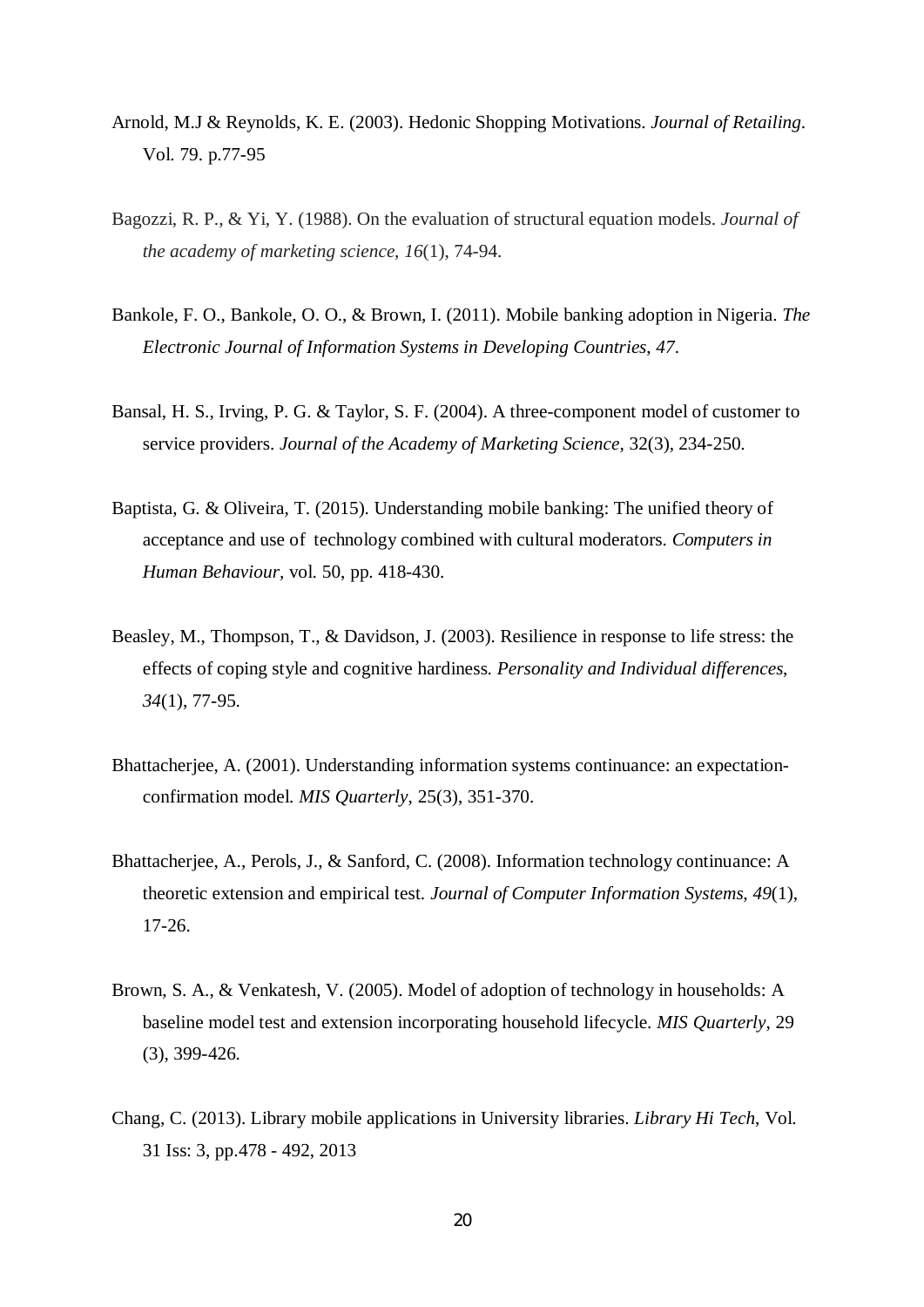- Chen, S. C. (2012). To use or not to use: Understanding the factors affecting continuance intention of mobile banking. *International Journal of Mobile Communications*, *10*(5), 490-507.
- Cheng, Y., Yu, T., Huang, C., Yu, C., & Yu, C. (2011). The Comparison of Three Major Occupations for User Acceptance of Information Technology: Applying the UTAUT Model. *iBusiness,* 3, 147-158 doi:10.4236/ib.2011.32021 2011.
- Childers, T. L., Carr, C. L., Peck, J. & Carson, S. (2001). Hedonic and Utilitarian Motivations for Online Retail Shopping Behavior. *Journal of Retailing* (77) 4, pp. 511–535.
- Crabbe, M., Standing, C., Standing, S., & Karjaluoto, H. (2009). An adoption model for mobile banking in Ghana. *International Journal of Mobile Communications*, *7*(5), 515- 543.
- Cranor, L. F., Reagle, J. & Ackerman, M. S. (2014). Understanding Net Users Attitudes about Online Privacy. *At & T Lab-Research Technical Report* TR99.4.3. Retriev August 18, 2017 from http://Research.att.com.
- Cudjoe, A. G., Anim, P. A., & Nyanyofio, J. G. N. T. (2015). Determinants of mobile banking adoption in the Ghanaian banking industry: a case of access bank Ghana limited. *Journal of Computer and Communications*, *3*(02), 1.
- De Mooij, M., & Hofstede, G. (2011). Cross-cultural consumer behavior: A review of research findings. *Journal of International Consumer Marketing*, *23*(3-4), 181-192.
- Deng, S., Liu, Y., & Qi, Y. (2011). An empirical study on determinants of web based question answer services adoption. *Online Information Review, 35*(5), 789-798. doi:10.1108/14684521111176507
- Farzianpour, F., Pishdar, M., Shakib, M.D., Hashemi, S., & Toloun, M.R. (2014) Consumers' Perceived Risk and Its Effect on Adoption of Online Banking Services. *American Journal of Applied Sciences*, 11, 47-56. http://dx.doi.org/10.3844/ajassp.2014.47.56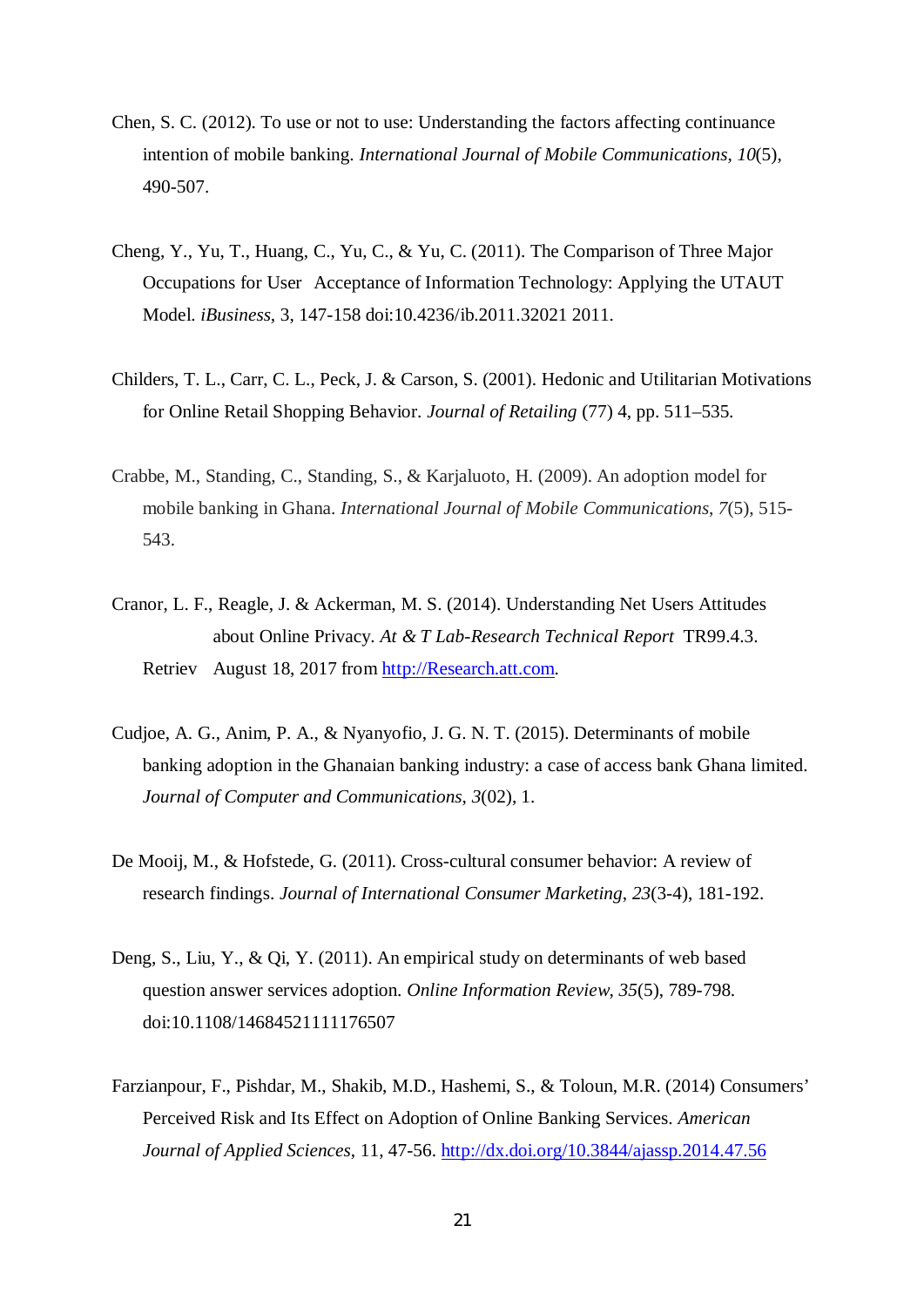- Flavián, C., & Guinalíu, M. (2006). Consumer trust, perceived security and privacy policy: three basic elements of loyalty to a web site. *Industrial Management & Data Systems*, *106*(5), 601-620.
- Fornell, C., & Larcker, D. F. (1981). Evaluating structural equation models with unobservable variables and measurement error. *Journal of marketing research*, 39-50.
- Gao, L., & Bai, X. (2014). An empirical study on continuance intention of mobile social networking services: Integrating the IS success model, network externalities and flow theory. *Asia Pacific Journal of Marketing and Logistics*, *26*(2), 168-189.
- Gao, L., Waechter, K. A., & Bai, X. (2015). Understanding consumers' continuance intention towards mobile purchase: A theoretical framework and empirical study–A case of China. *Computers in Human Behavior*, *53*, 249-262.
- Glavee-Geo, R., Shaikh, A. A., & Karjaluoto, H. (2017). Mobile banking services adoption in Pakistan: are there gender differences?. *International Journal of Bank Marketing*, *35*(7), 1090-1114.
- Gu, J. C., Lee, S. C. & Suh, Y. H. (2009). Determinants of behavioral intention to mobile banking. *Expert Systems with Applications*, 36(9), 11605-11616.
- Ha, Y. W., Kim, J., Libaque-Saenz, C. F., Chang, Y., & Park, M. C. (2015). Use and gratifications of mobile SNSs: Facebook and KakaoTalk in Korea. *Telematics and Informatics*, *32*(3), 425-438.
- Haghirian, P., & Madlberger, M. (2005). Consumer attitude toward advertising via mobile devices-An empirical investigation among Austrian users. *ECIS 2005 Proceedings*, 44.
- Hair, J.F. Jr, Ringle, C.M. and Sarstedt, M. (2011), "PLS-SEM: indeed a silver bullet", Journal of Marketing Theory and Practice, Vol. 19 No. 2, pp. 139-151.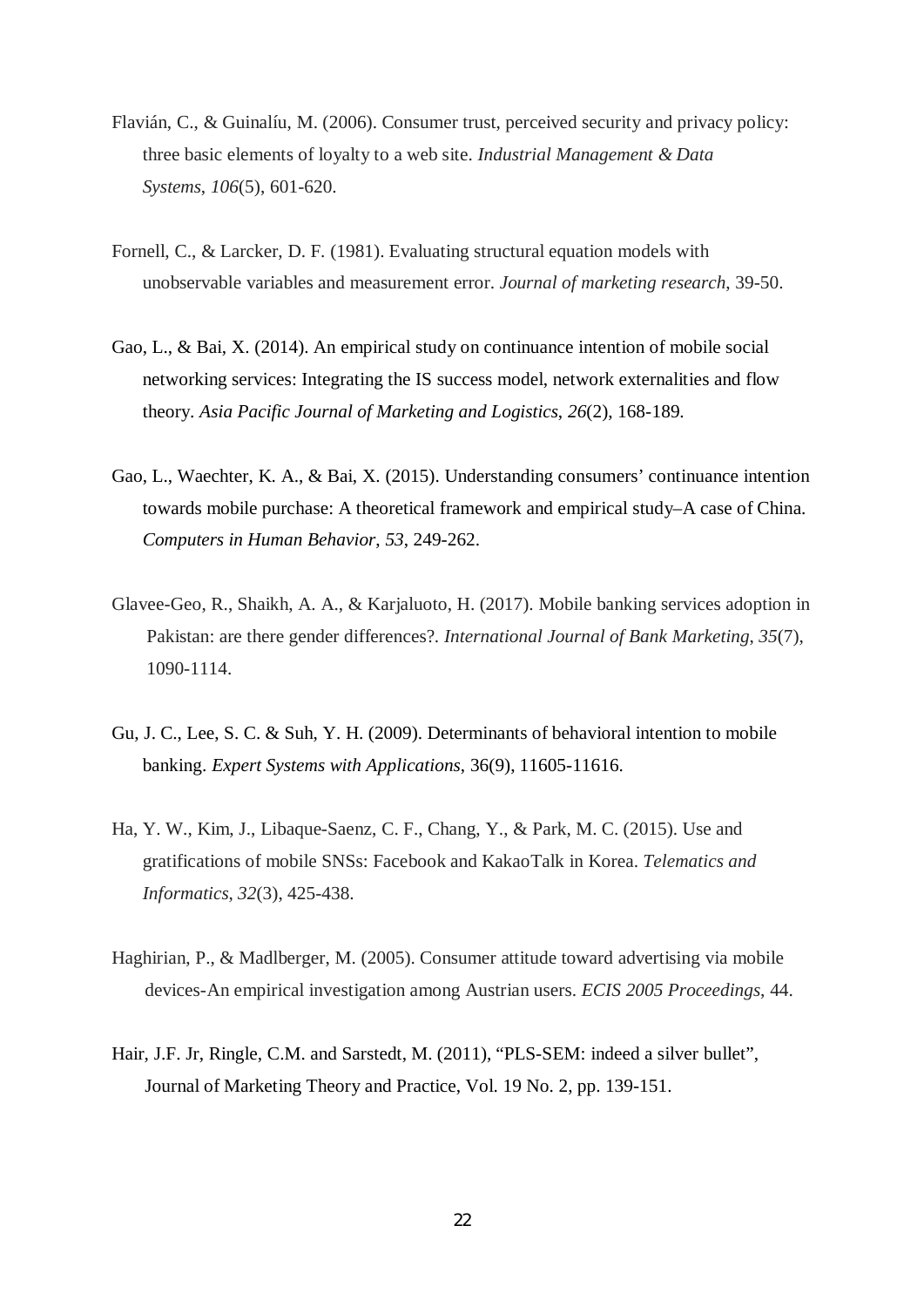- Henseler, J., Ringle, C.M. and Sinkovics, R.R. (2009), "The use of partial least squares path modeling in international marketing", Advances in International Marketing, Vol. 20 No. 1, pp. 277-319.
- ITU (2017). International Telecommunications Union. Available at: http://www.itu.int/en/ITU-D/Statistics/Pages/stat/default.aspx . Retrieved on 11<sup>th</sup> September, 2017.
- Joo, J., & Sang, Y. (2013). Exploring Koreans' smartphone usage: An integrated model of the technology acceptance model and uses and gratifications theory. *Computers in Human Behavior*, *29*(6), 2512-2518.
- Kaitawarn, C. (2015). Factor influencing the acceptance and use of m-payment in Thailand: A case study of AIS mPAY rabbit, 4(3), 222-230.
- Kang, H., Lee, M. J., & Lee, J. K. (2012). Are you still with us? A study of the post-adoption determinants of sustained use of mobile-banking services. *Journal of Organizational Computing and Electronic Commerce*, *22*(2), 132-159.
- Kang, J. Y. M., Mun, J. M., & Johnson, K. K. (2015). In-store mobile usage: Downloading and usage intention toward mobile location-based retail apps. *Computers in Human Behavior*, *46*, 210-217.
- Kauffman, R. J., & Techatassanasoontorn, A. A. (2005). International diffusion of digital mobile technology: A coupled-hazard state-based approach. *Information Technology and Management*, *6*(2-3), 253-292.
- Kim, G., Shin, B., & Lee, H. G. (2009). Understanding dynamics between initial trust and usage intentions of mobile banking. *Information Systems Journal*, *19*(3), 283-311.
- Koenig-Lewis, N., Palmer, A., & Moll, A. (2010). Predicting young consumers' take up of mobile banking services. *International journal of bank marketing*, *28*(5), 410-432.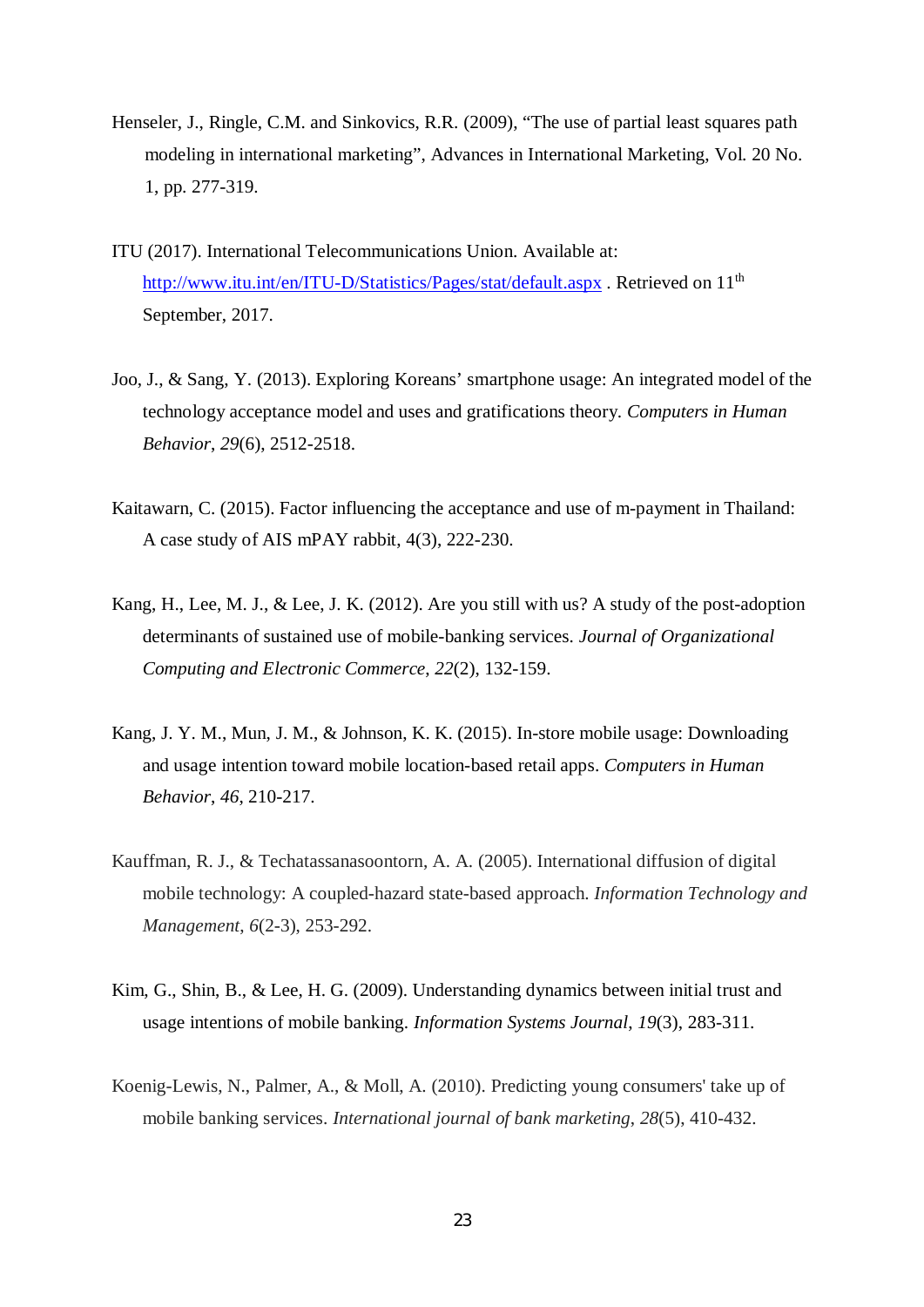- Kumar, R. G., Rejikumar, G., & Ravindran, D. S. (2012). An empirical study of service quality perceptions and continuance intention in mobile banking context in India. *Journal of Internet Banking and Commerce*, *17*(1), 1.
- Laukkanen, T., & Kiviniemi, V. (2010). The role of information in mobile banking resistance. *International Journal of Bank Marketing*, *28*(5), 372-388.
- Laukkanen, T. (2017). Mobile banking. *International Journal of Bank Marketing*, *35*(7), 1042-1043.
- Lee, K. C., & Chung, N. (2009). Understanding factors affecting trust in and satisfaction with mobile banking in Korea: A modified DeLone and McLean's model perspective. *Interacting with computers*, *21*(5-6), 385-392.
- Leppäniemi, M., Jayawardhena, C., Karjaluoto, H., & Harness, D. (2017). Unlocking behaviors of long-term service consumers: The role of action inertia. Journal of Service Theory and Practice, 27(1), 270-291.
- Li, Y. M. & Yeh, Y. S. (2010). Increasing trust in mobile commerce through design aesthetics . *Computers in Human Behavior*, 26 pp, 673–684.
- Lin, H. F. (2011). An empirical investigation of mobile banking adoption: The effect of innovation attributes and knowledge-based trust. *International journal of information management*, *31*(3), 252-260.
- Lu, H. P., & Yu-Jen Su, P. (2009). Factors affecting purchase intention on mobile shopping web sites. *Internet Research*, *19*(4), 442-458.
- Lu, J. (2014). Are personal innovativeness and social influence critical to continue with mobile commerce?. *Internet Research*, *24*(2), 134-159.
- Lu, J. (2014). Are personal innovativeness and social influence critical to continue with mobile commerce?. *Internet Research*, *24*(2), 134-159.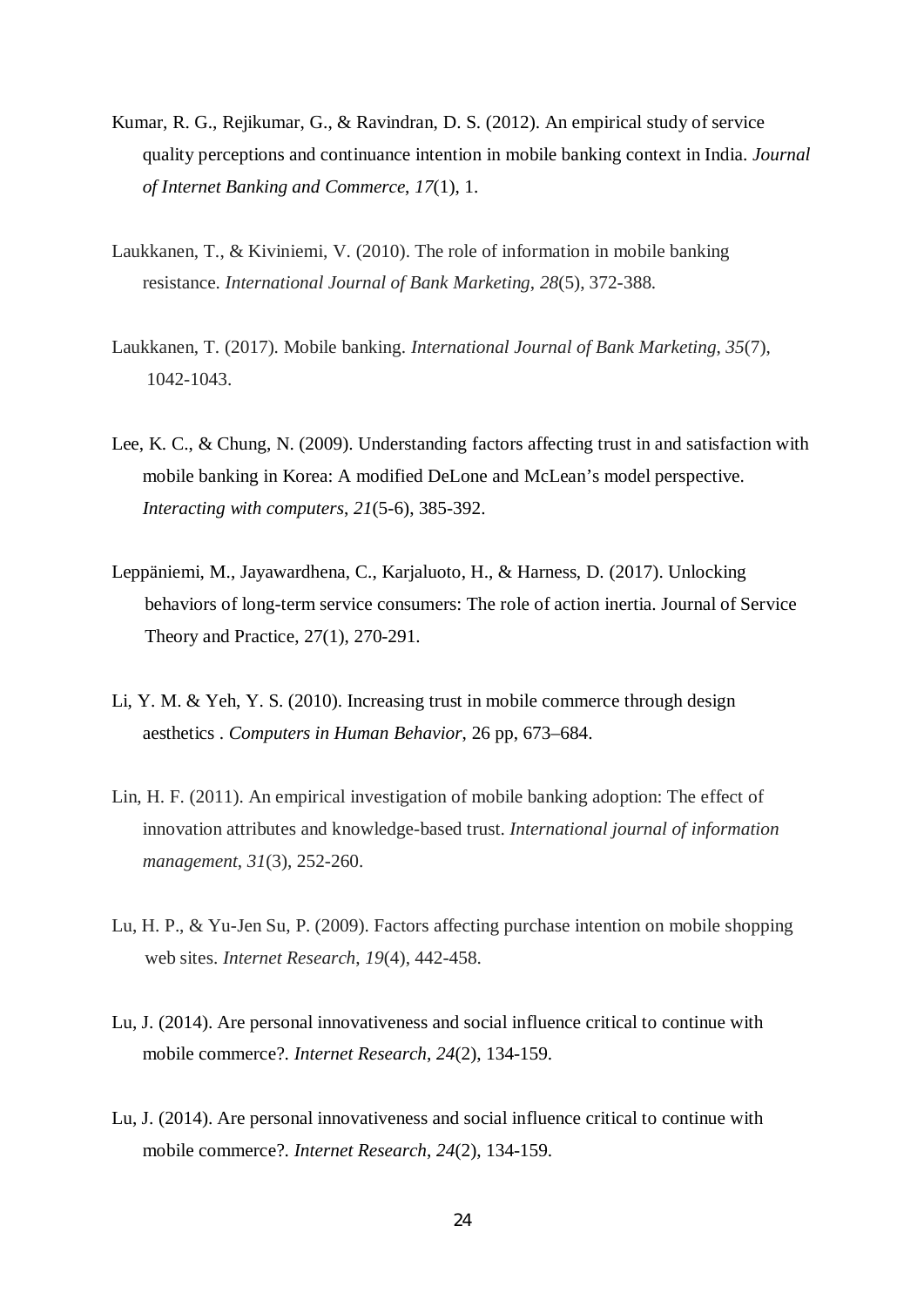- Luarn, P. & Lin, H. H. (2005). Toward an Understanding of the Behavioural Intention to Use Mobile Banking. *Computers in Human Behaviour,* 21, 873- 891. http://dx.doi.org/10.1016/j.chb.2004.03.003
- Martins, C., Oliveira, T., & Popovič, A. (2014). Understanding the Internet banking adoption: A unified theory of acceptance and use of technology and perceived risk application. *International Journal of Information Management,* vol. 34, pp. 1-13, 2014.
- Mittal, B. & Lassar, W. M. (1998). Why Do customers Switch? The Dynamics of Satisfaction versus Loyalty. *Journal of Services Marketing*, 12(3), 177-194.
- MäNtymäKi, M., & Salo, J. (2011). Teenagers in social virtual worlds: Continuous use and purchasing behavior in Habbo Hotel. *Computers in Human Behavior*, *27*(6), 2088-2097.
- Nazir, T. & Shah, S. F. H. (2014). Mediating effect of knowledge sharing between participative decision making, transformational leadership and organization performance. *Journal of Management Info*, 1(1).
- Parra-Lopez, E., Bulchand-Gidumal, J., Gutierrez-Tano, D. & Diaz-Armas, R. (2011). Intentions to use social media in organising and taking vacation trips. *Computers in Human Behaviour,* 27, 640-654.
- Pegueros, V. (2012). Security of Mobile Banking and Payments. SANS Institute InfoSec Reading Room. https://www.sans.org/reading-room/whitepapers/ecommerce/securitymobile-banking-payments-34062
- PewResearchCentre (2017). http://www.pewglobal.org/2015/04/15/cell-phones-in-africacommunication-lifeline/ Accessed on: 13.3.2017
- Powers, T., Advincula, D., Austin, M. S., Graiko, S., & Snyder, J. (2012). Digital and social media in the purchase decision process. *Journal of advertising research*, *52*(4), 479-489.
- Reychav, I., & Wu, D. (2014). Exploring mobile tablet training for road safety: A uses and gratifications perspective. *Computers & Education*, *71*, 43-55.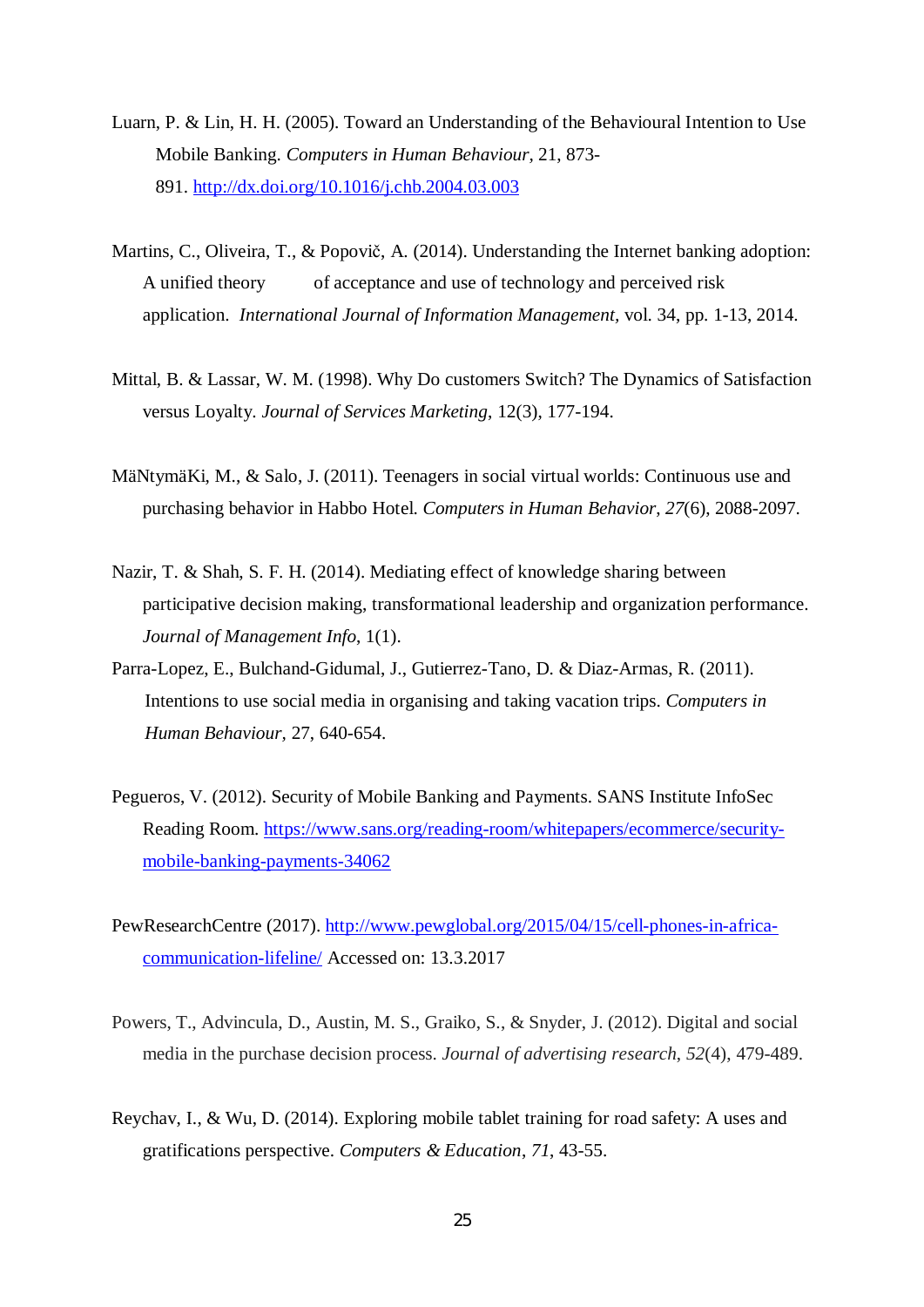- Ringle, C.M., Wende, S., & Becker, J.M. (2014). Smartpls 3. SmartPLS, Hamburg, available at: www.smartpls.com
- Rosen, L. D., Whaling, K., Rab, S., Carrier, L. M., & Cheever, N. A. (2013). Is Facebook creating "iDisorders"? The link between clinical symptoms of psychiatric disorders and technology use, attitudes and anxiety. *Computers in Human Behavior*, *29*(3), 1243-1254.
- Salo, J., & Karjaluoto, H. (2007). A conceptual model of trust in the online environment. *Online Information Review*, *31*(5), 604-621.
- Shaikh, A. A., & Karjaluoto, H. (2015). Mobile banking adoption: A literature review. *Telematics and Informatics*, *32*(1), 129-142.
- Shaikh, A. A., & Karjaluoto, H. (2016, January). Mobile banking services continuous usage- case study of finland. In *System Sciences (HICSS), 2016 49th Hawaii International Conference on* (pp. 1497-1506). IEEE.
- Shaikh, A. A., Karjaluoto, H., & Chinje, N. B. (2015). Consumers' perceptions of mobile banking continuous usage in Finland and South Africa. *Int. J. Electronic Finance*, *8*(2/3), 4.
- Sjöblom, M., Törhönen, M., Hamari, J., & Macey, J. (2017). Content structure is king: An empirical study on gratifications, game genres and content type on Twitch. *Computers in Human Behavior*, *73*, 161-171.
- Smith, M. G., & Urpelainen, J. (2014). Early adopters of solar panels in developing countries: evidence from Tanzania. *Review of Policy Research*, *31*(1), 17-37.
- Soysal, S., (1997). Mağazacılık: Mükemmel müşteri hizmeti ve etkili satış teknikleri, Remzi Kitabevi, İstanbul.
- Tam, C., & Oliveira, T. (2017). Literature review of mobile banking and individual performance. *International Journal of Bank Marketing*, *35*(7), 1044-1067.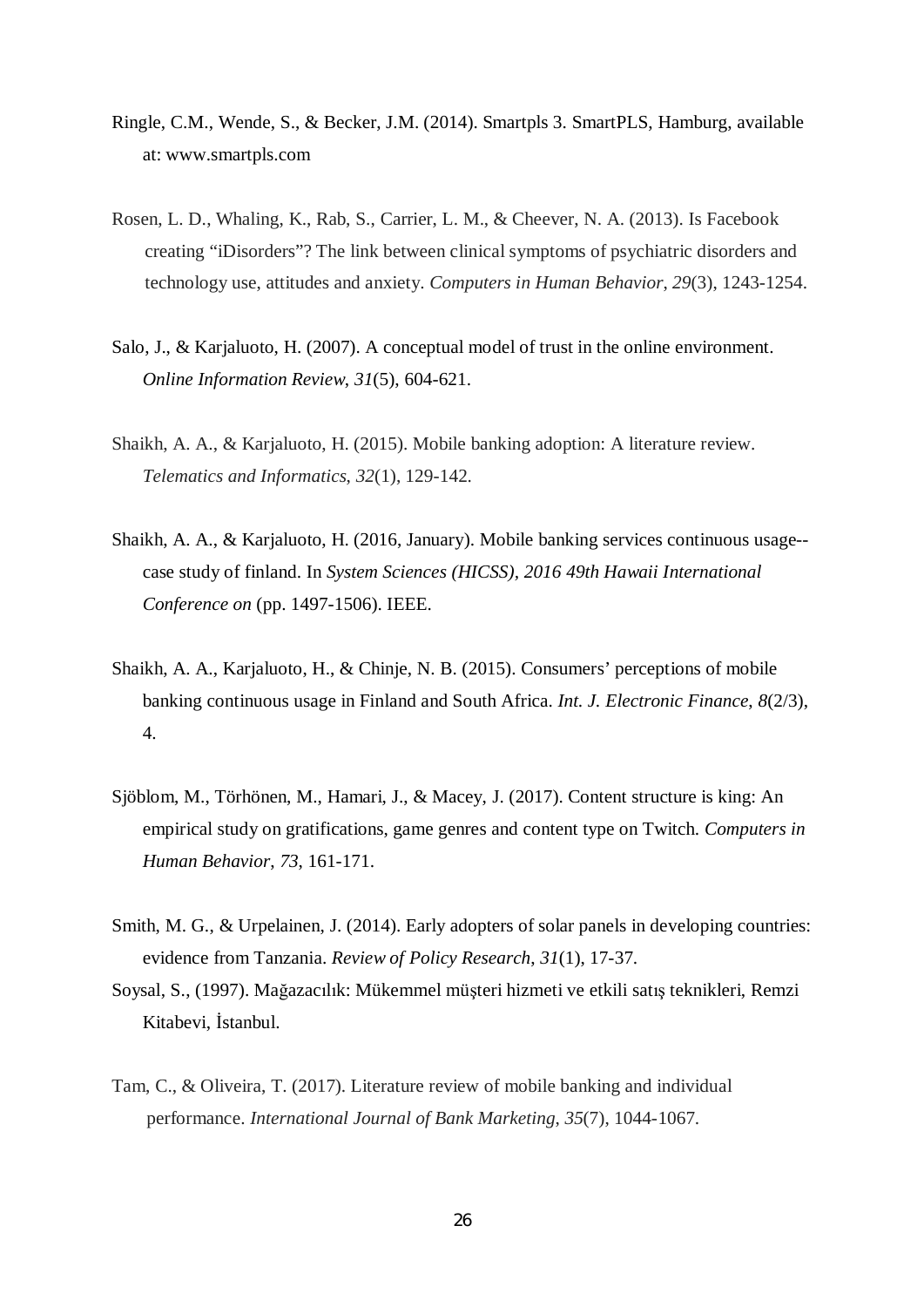- UNCTAD. (2007) Science and Technology for Development: A New Paradigm for ICT, Wayne, B. D. (2005). Empirical investigation of the acceptance and intended use of mobile commerce: *Location, personal privacy and trust*. USA: Mississippi State University.
- Venkatesh, V., & Davis, F. D. (2000). A Theoretical Extension of the Technology Acceptance Model: Four Longitudinal Field Studies. *Management Science* (46:2), pp. 186-204.
- Venkatesh, V., & Goyal, S. (2010). Expectation disconfirmation and technology adoption: polynomial modeling and response surface analysis. *MIS quarterly*, 281-303.
- Venkatesh, V., Morris, M. G., Davis, G. B., & Davis, F. D. (2003). User acceptance of information technology: Toward a unified view. *MIS quarterly*, 425-478.
- Venkatesh, V., Thong, J. Y., Chan, F. K., Hu, P. J. H., & Brown, S. A. (2011). Extending the two-stage information systems continuance model: Incorporating UTAUT predictors and the role of context. *Information Systems Journal*, *21*(6), 527-555.
- Venkatesh, V., Thong, J. Y., & Xu, X. (2012). Consumer acceptance and use of information technology: extending the unified theory of acceptance and use of technology. *MIS quarterly*, 157-178.
- Whiting, A., & Williams, D. (2013). Why people use social media: a uses and gratifications approach. *Qualitative Market Research: An International Journal*, *16*(4), 362-369.
- Xiao, L. D., Shen, J., & Paterson, J. (2013). Cross-cultural comparison of attitudes and preferences for care of the elderly among Australian and Chinese nursing students. *Journal of Transcultural Nursing*, *24*(4), 408-416.
- Yang, K. (2010). Determinants of US consumer mobile shopping services adoption: Implications for designing mobile shopping services. *Journal of Consumer Marketing, 27*(3), 262-270. doi: 10.1108/07363761011038338.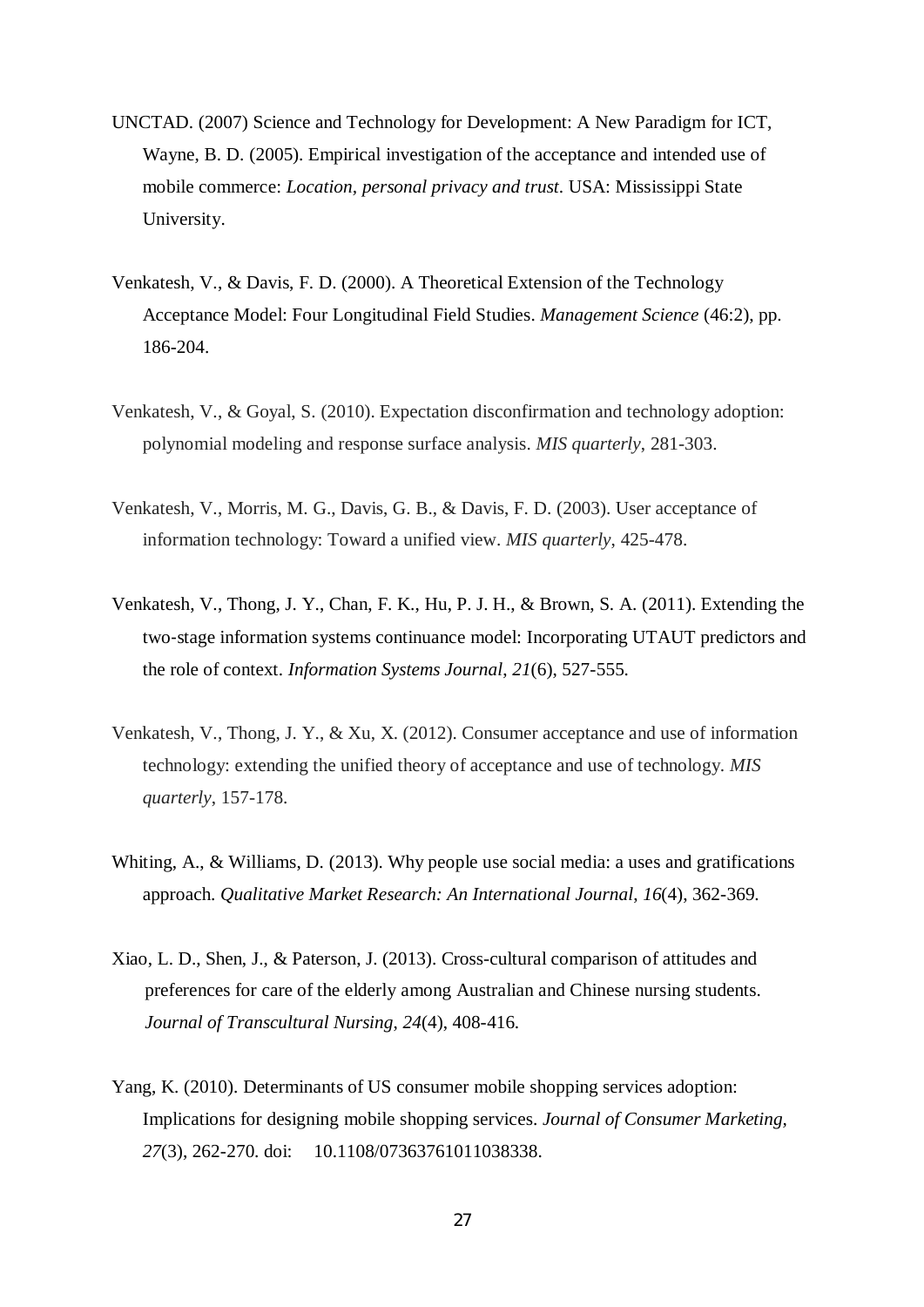- Yu, C. S. (2012). Factors affecting individuals to adopt mobile banking: Empirical evidence from the UTAUT model. *Journal of Electronic Commerce Research*, *13*(2), 104.
- Zhou, T. (2011). Understanding mobile Internet continuance usage from the perspectives of UTAUT and flow. *Information Development*, *27*(3), 207-218.
- Zhou, T. (2012). Examining mobile banking user adoption from the perspectives of trust and flow experience. *Information Technology and Management*, *13*(1), 27-37.
- Zhou, T. (2013). An empirical examination of continuance intention of mobile payment services. *Decision Support Systems*, *54*(2), 1085-1091.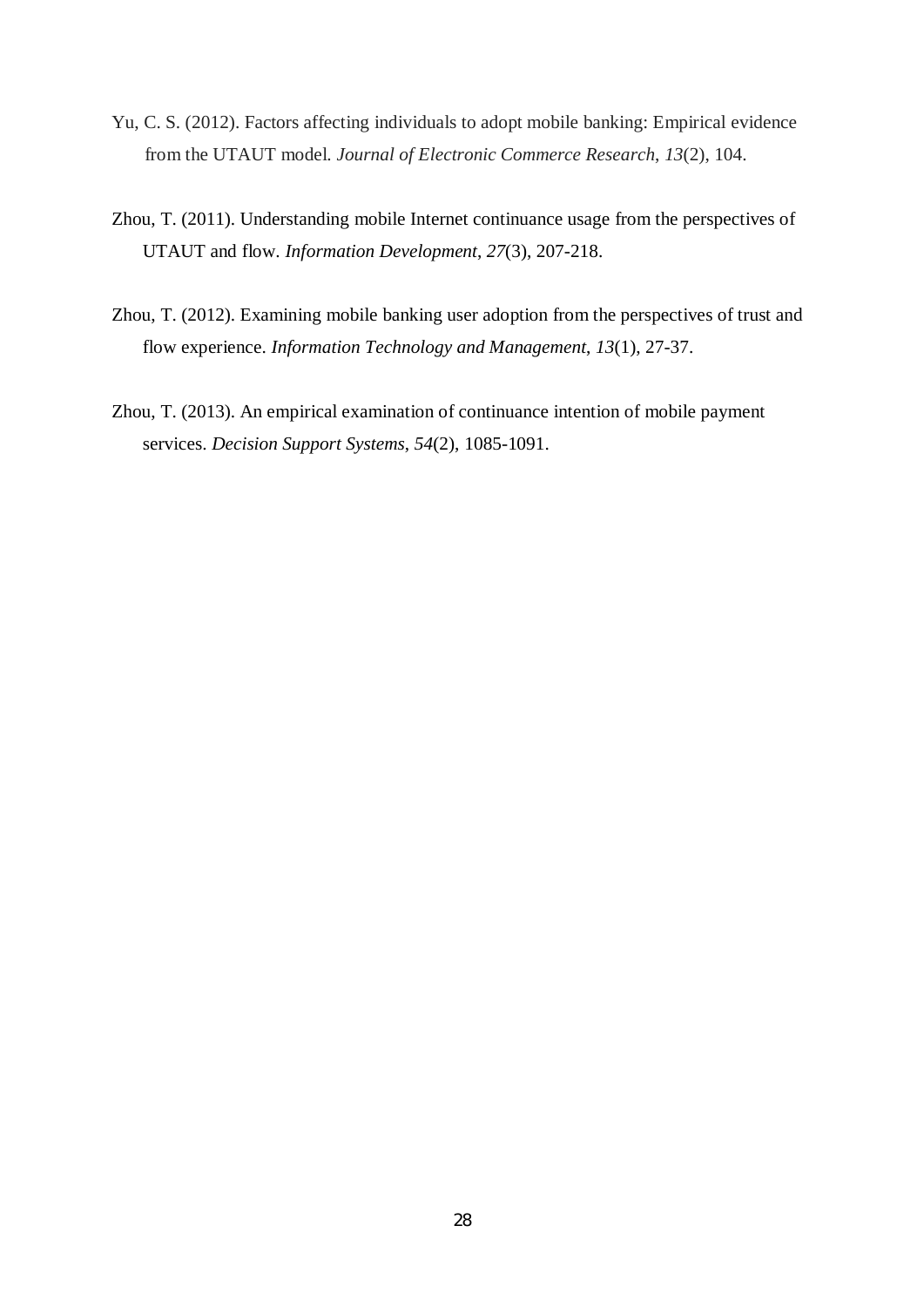

## Figure 1. Research conceptual framework

Fig. 2. Conceptual framework and Tested hypotheses

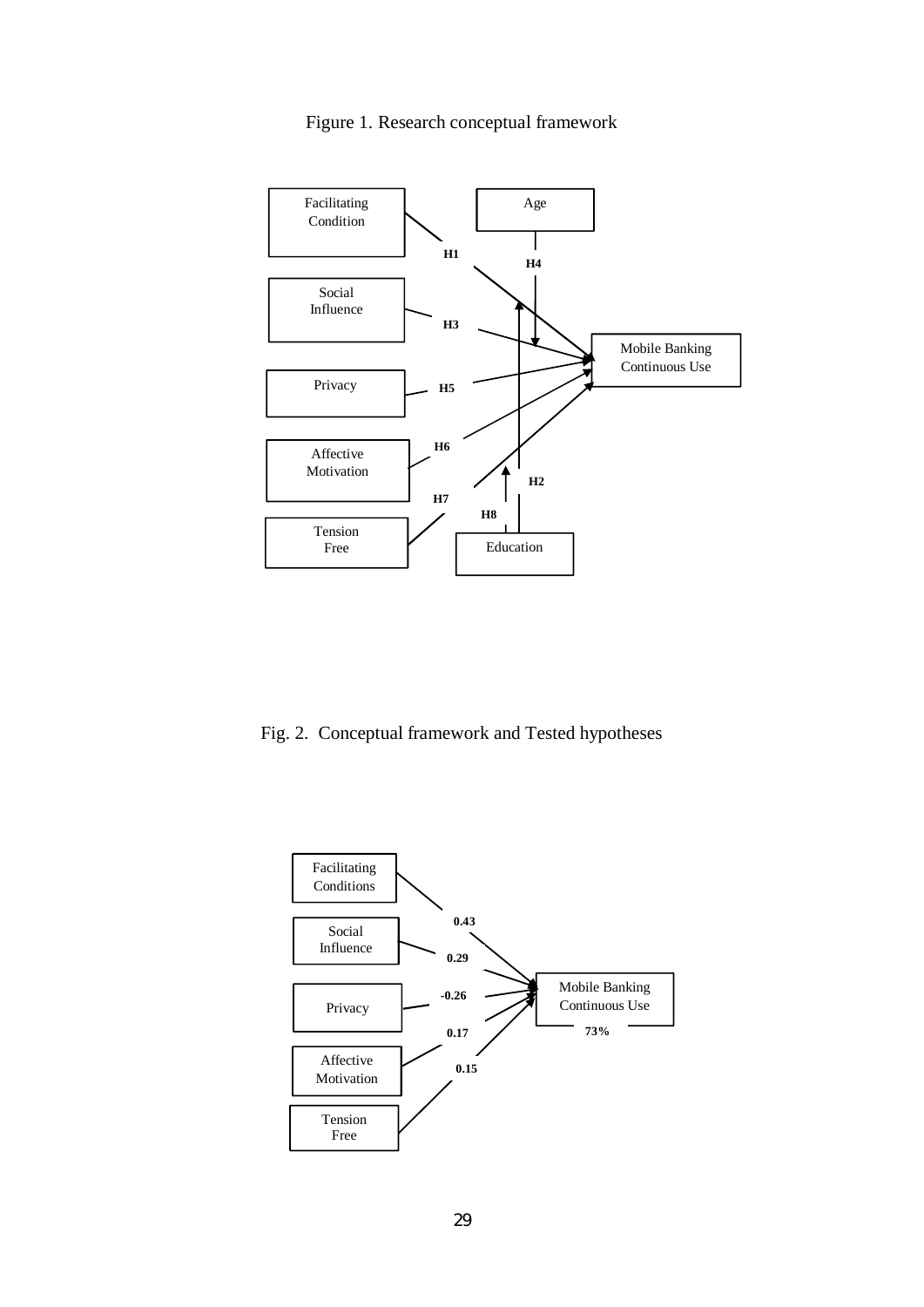| <b>Demography</b> | <b>Demography</b>                        | Frequency      | Percentage%    |
|-------------------|------------------------------------------|----------------|----------------|
| <b>Variable</b>   | <b>Classification</b>                    |                |                |
| Gender            | Male                                     | 159            | 65             |
|                   | Female                                   | 86             | 35             |
| Occupation        | <b>Armed Forces</b>                      | 12             | 5              |
|                   | <b>Teaching Professionals</b>            | 40             | 16             |
|                   | <b>Technicians and Associate</b>         | 22             | 9              |
|                   | Professionals                            | 19             | 8              |
|                   | <b>Clerical Support Works</b>            | 58             | 24             |
|                   | <b>Service and Sales Workers</b>         | $\tau$         | 3              |
|                   | Skilled Agricultural                     | 6              | $\overline{2}$ |
|                   | Workers                                  | $\overline{4}$ | $\overline{2}$ |
|                   | <b>Craft and Related Trades</b>          | 66             | 27             |
|                   | Workers                                  | 11             | $\overline{4}$ |
|                   | <b>Plant and Machine</b>                 |                |                |
|                   | Operators                                |                |                |
|                   | Students/Researchers                     |                |                |
|                   | Others                                   |                |                |
| *Income           | Less than $\mathbb{N}100000$             | 127            | 52%            |
|                   | N100000-N200000                          | 70             | 29%            |
|                   | N200001-N300000                          | 21             | 9%             |
|                   | N <sub>300001</sub> -N <sub>400000</sub> | 12             | 5%             |
|                   | N400001-N500000                          | 6              | 2%             |
|                   | N500001-N600000                          | 5              | 2%             |
|                   | Notice 000001 or more                    | $\overline{4}$ | 2%             |
| Education         | High School/Diploma                      | 115            | 47             |
|                   | <b>Bachelor Degree</b>                   | 79             | 32             |
|                   | Master's Degree                          | 39             | 16             |
|                   | PhD                                      | $\overline{7}$ | 3              |
|                   | No Formal Education                      | 5              | $\overline{2}$ |
| Age               | $15 - 24$                                | 120            | 49             |

# Table 1. Demographic information of m-banking app users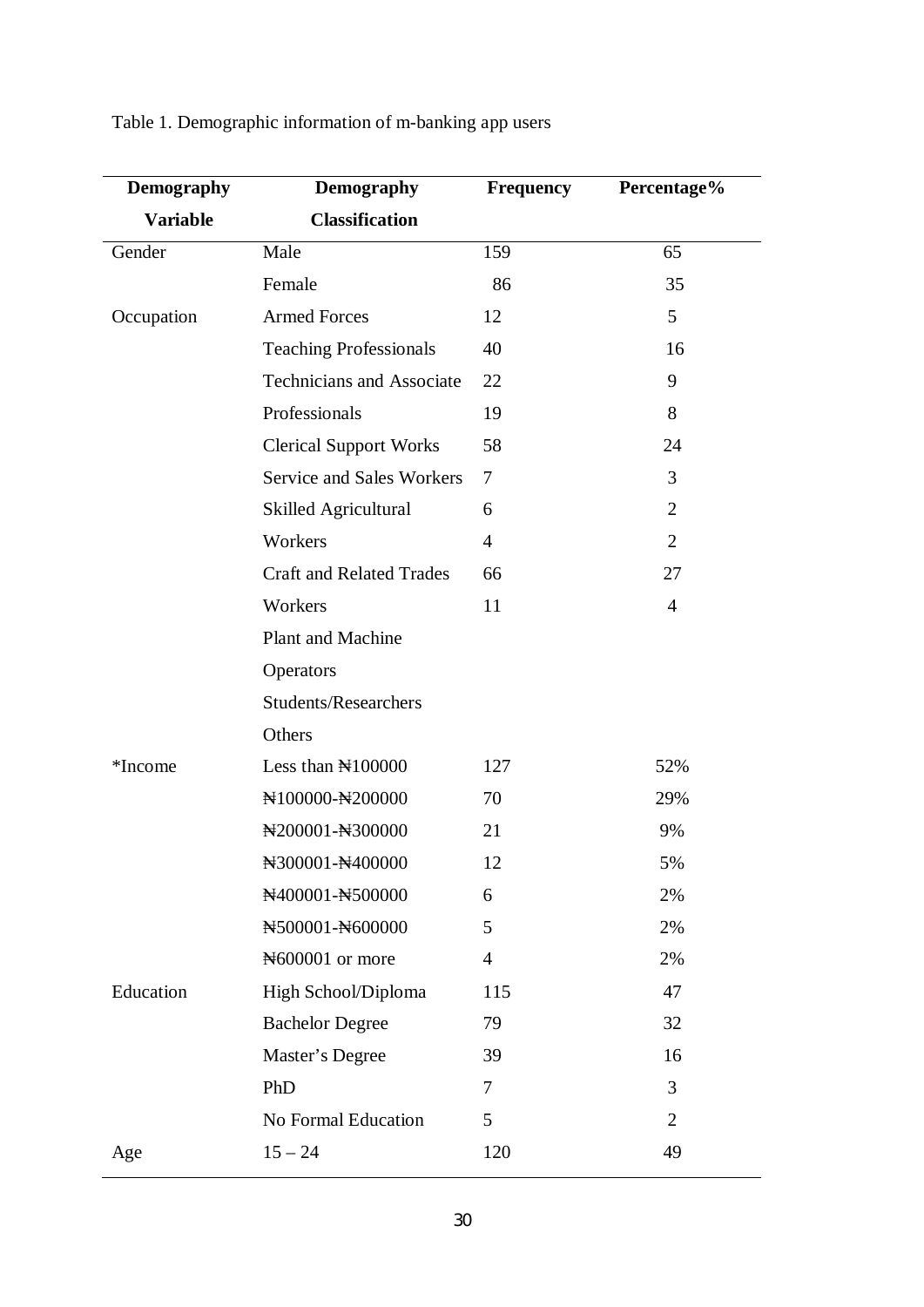| $25 - 34$ | 68 | 28 |
|-----------|----|----|
| $35 - 44$ | 36 | 15 |
| $45 - 54$ | 19 |    |
| $55 - 64$ |    |    |

\* One Dollar is an equivalent of 360 Nigerian Naira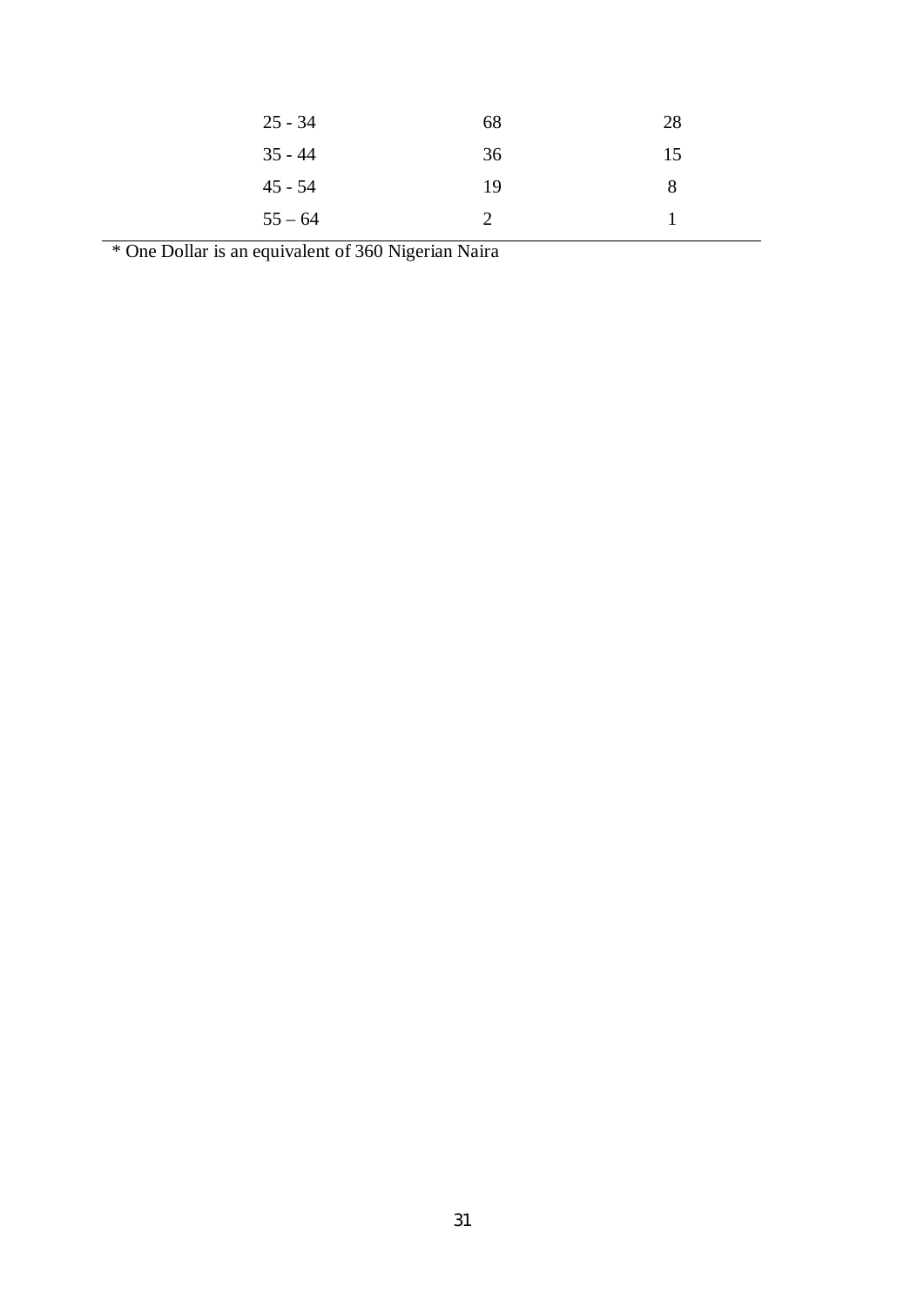|                                                                      | <b>Loading</b> | <b>Mean</b> |
|----------------------------------------------------------------------|----------------|-------------|
|                                                                      |                | (SD)        |
| <b>Facilitating Condition</b>                                        |                |             |
|                                                                      | 0.822          | 5.51        |
| I have the resources necessary to use the mobile banking app         |                | (1.41)      |
| I have the knowledge necessary to use the mobile banking app         | 0.851          | 5.60        |
|                                                                      |                | (1.35)      |
| The mobile banking app is not compatible with other apps I use       | 0.737          | 5.07        |
|                                                                      |                | (1.70)      |
| A specific person (or group) is available for assistance with mobile | 0.790          | 5.27        |
| banking app difficulties                                             |                | (1.43)      |
| <b>Social Influence</b>                                              |                |             |
| People who influence my behavior think that I should use the mobile  | 0.840          | 5.35        |
| banking app                                                          |                | (1.50)      |
| People who are important to me think that I should use the mobile    | 0.886          | 5.38        |
| banking app                                                          |                | (1.40)      |
| The senior management of the Bank has been helpful in the use of the | 0.884          | 5.34        |
| mobile app                                                           |                | (1.44)      |
| In general, the organization has supported the use of mobile banking | 0.842          | 5.49        |
| app                                                                  |                | (1.40)      |
| <b>Privacy<sup>a</sup></b>                                           |                |             |
| I think this banking mobile app shows concern for the privacy of its | 0.863          | 2.51        |
| users                                                                |                | (1.21)      |
| I feel safe when I send personal information to this banking mobile  | 0.882          | 2.57        |
| app                                                                  |                | (1.28)      |
| I think that this banking mobile app will not provide my personal    | 0.884          | 2.50        |
| information to other companies without my consent                    |                | (1.25)      |
| I think this banking mobile app abides by personal data protection   | 0.855          | 2.42        |
| laws                                                                 |                | (1.28)      |
| <b>Affective<sup>a</sup></b>                                         |                |             |
| Mobile Banking app help me to derive fun and pleasure                | 0.906          | 2.84        |

# **Table 2. Items Loadings and Descriptive Statistics**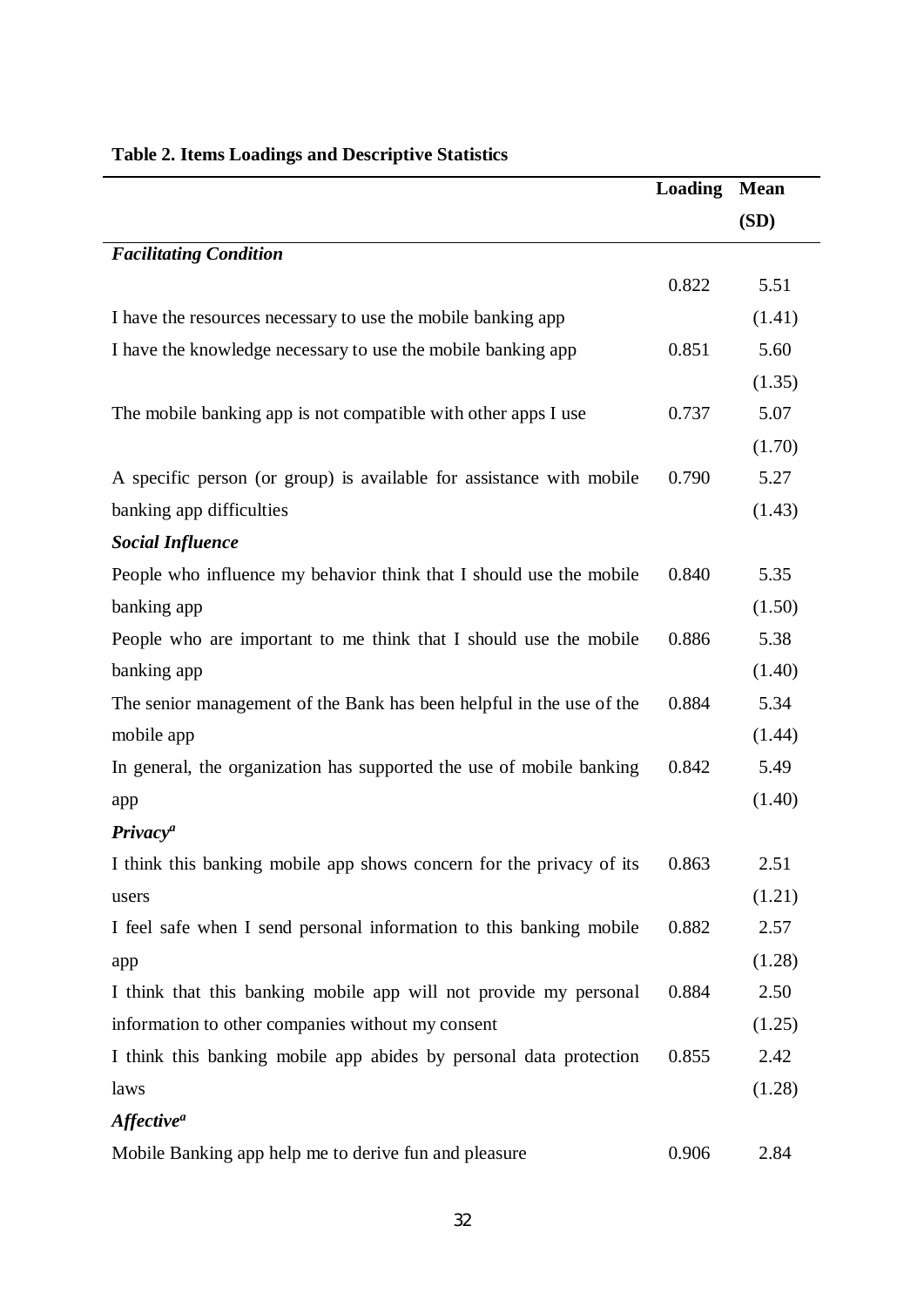|       | (1.53) |
|-------|--------|
| 0.912 | 2.86   |
|       | (1.54) |
| 0.884 | 2.71   |
|       | (1.45) |
| 0.801 | 2.45   |
|       | (1.33) |
|       |        |
| 0.914 | 5.22   |
|       | (1.50) |
| 0.898 | 5.18   |
|       | (1.61) |
| 0.934 | 5.18   |
|       | (1.55) |
| 0.845 | 5.16   |
|       | (1.57) |
|       |        |
| 0.832 | 5.63   |
|       | (1.30) |
| 0.901 | 5.63   |
|       | (1.36) |
| 0.539 | 4.90   |
|       | (1.99) |
| 0.857 | 5.78   |
|       | (1.36) |
|       |        |

Notes: SD: Standard Deviation; reverse-coded<sup>a</sup>.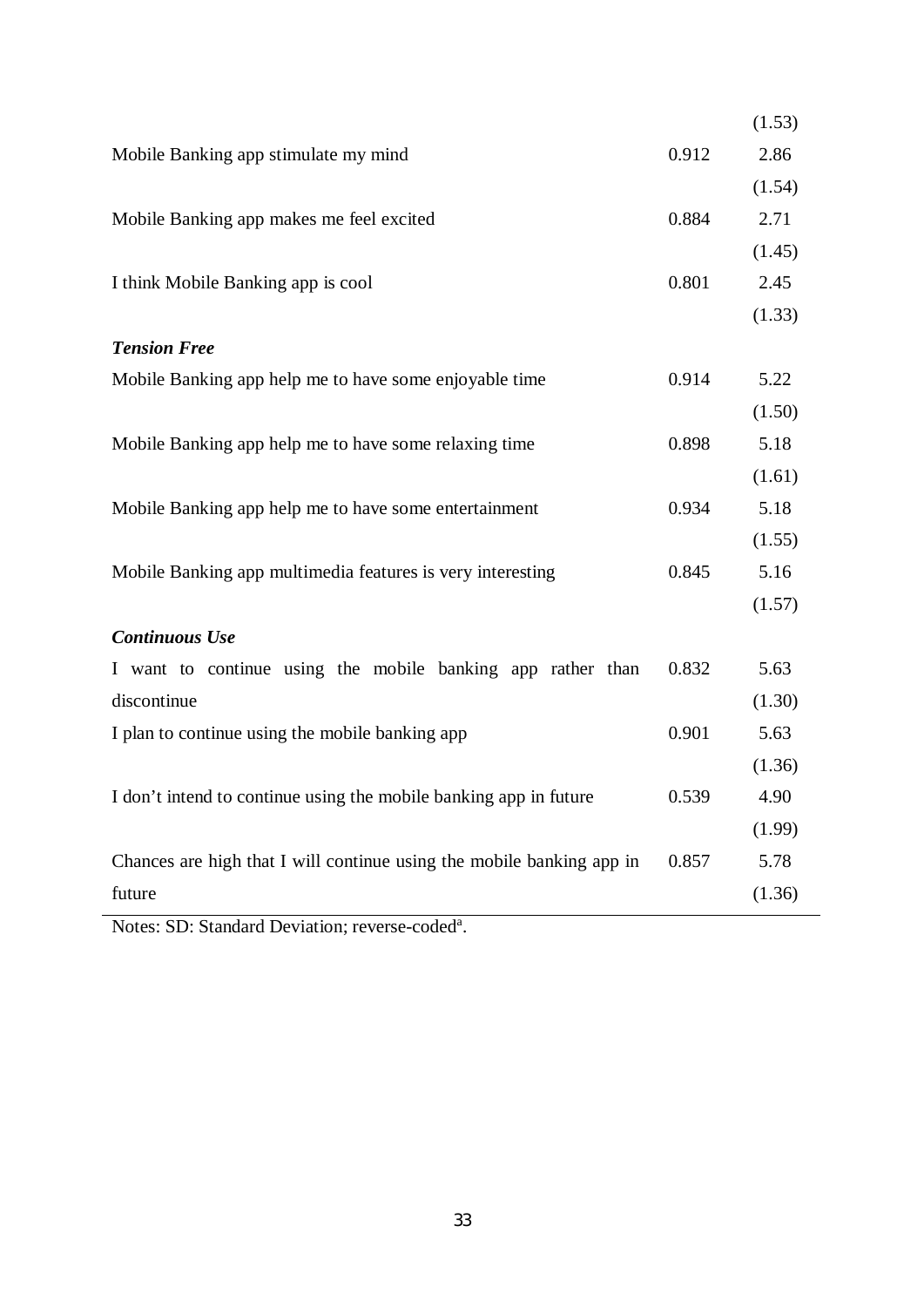| <b>Construct</b> |           | CR AVE            | $\overline{1}$ | 2                                 | 3             | $\overline{4}$ | 5      | 6    |
|------------------|-----------|-------------------|----------------|-----------------------------------|---------------|----------------|--------|------|
| FC (1)           | 0.88 0.65 |                   | 0.8            |                                   |               |                |        |      |
| $SI$ (2)         |           | $0.92 \quad 0.75$ | 0.7949         | 0.86                              |               |                |        |      |
| PR(3)            | 0.93      | 0.76              |                |                                   |               |                |        |      |
|                  |           |                   |                | $0.6357$ $0.5613$ $0.87$          |               |                |        |      |
| AM(4)            | 0.93      | 0.77              |                |                                   |               |                |        |      |
|                  |           |                   |                | $0.6332$ $0.6247$ $0.6356$ $0.88$ |               |                |        |      |
| TF(5)            | 0.94 0.81 |                   |                |                                   |               |                | 0.9    |      |
|                  |           |                   |                | 0.6036 0.6058 0.5514 0.8044       |               |                |        |      |
| CU(6)            | 0.87      | 0.63              |                |                                   |               |                |        |      |
|                  |           |                   | 0.8062         | 0.7596                            | 0.6673 0.5709 |                | 0.5918 | 0.79 |

**Table 3.** Square Root of AVE (bold) on Diagonal and Construct Correlations

**Notes**: AVE: Average Variance Extracted; CR: Composite Reliability

FC: Facilitating Condition; SI: Social Influence; PR: Privacy; AM: Affective Motivation;

TF: Tension Free; CU: Continuous Usage of M-banking App.